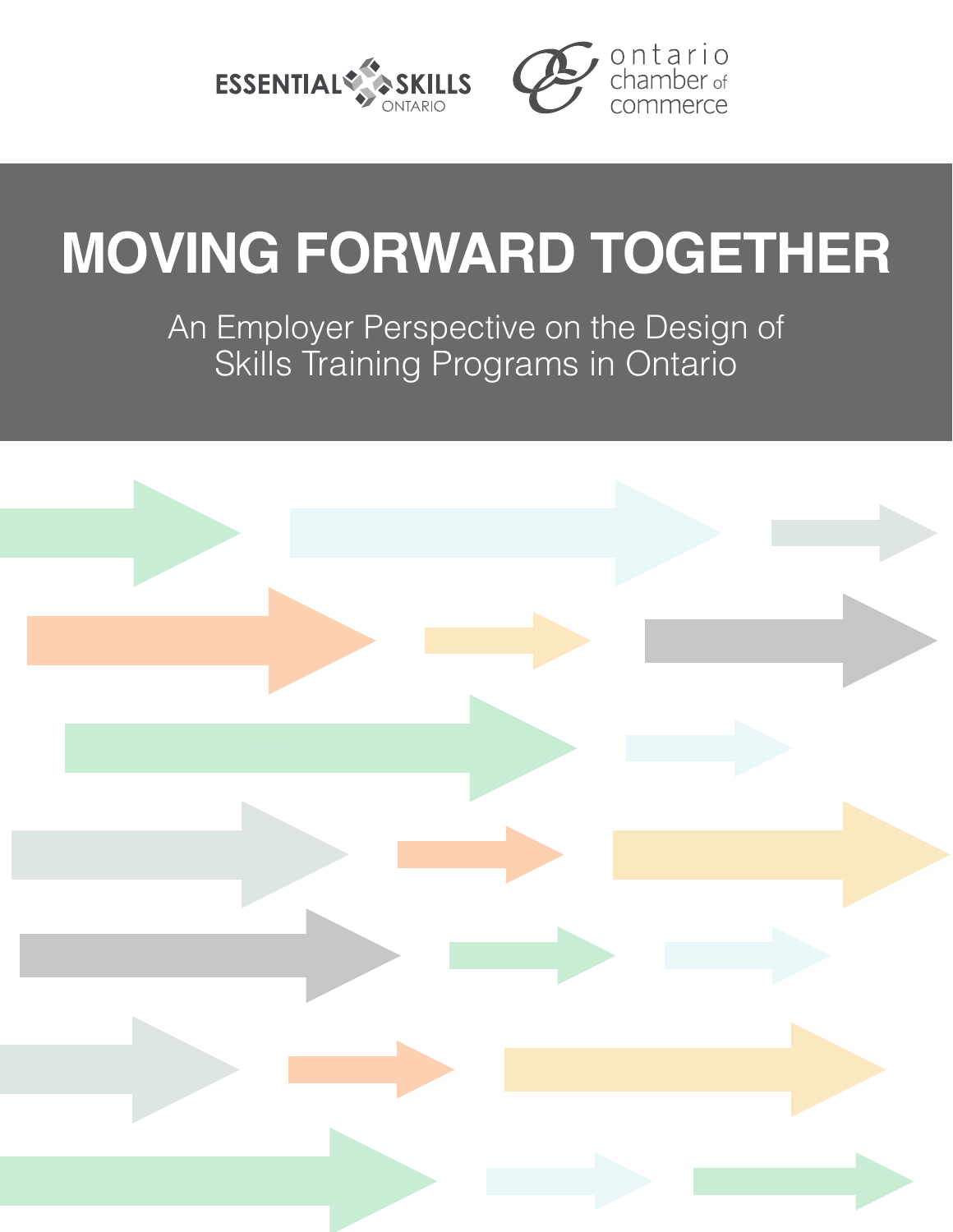# **MOVING FORWARD TOGETHER**

An Employer Perspective on the Design of Skills Training Programs in Ontario

### **CONTENTS**

| Summary of Recommendations <b>constant of the COVID-100 COVID-2010</b> |  |
|------------------------------------------------------------------------|--|
| $\label{th:1} \underline{\text{Introduction}}\,\, \underline{\text{}}$ |  |
|                                                                        |  |
| The Evolving Employment and Training Landscape                         |  |
|                                                                        |  |
|                                                                        |  |
|                                                                        |  |
|                                                                        |  |
|                                                                        |  |



### **ABOUT THE ONTARIO CHAMBER OF COMMERCE**

The Ontario Chamber of Commerce (OCC) is a business network of 160 local chambers of commerce and boards of trade in Ontario. Through this network, we are the voice of 60,000 members that range from small businesses to major corporations and industry associations. Together, our members employ over two million people and produce nearly 17 percent of Ontario's GDP. Visit us at occ.ca and follow us @OntarioCofC.



### **ABOUT ESSENTIAL SKILLS ONTARIO**

Essential Skills Ontario works to find the most innovative and effective solutions that provide low-skilled adults with the skills they need to thrive in a rapidly-changing world. By conducting focused research and implementing demonstration projects to inform policy and programming, Essential Skills Ontario delivers meaningful results to those who need it most. Visit us at essentialskillsontario.ca and follow us @ES\_Ontario

Moving Forward Together: An Employer Perspective on the Design of Skills Training Programs in Ontario by Andrea Holmes and Josh Hjartarson ISBN Print: 978-1-928052-09-8 ISBN PDF: 978-1-928052-10-4 ©2014 Ontario Chamber of Commerce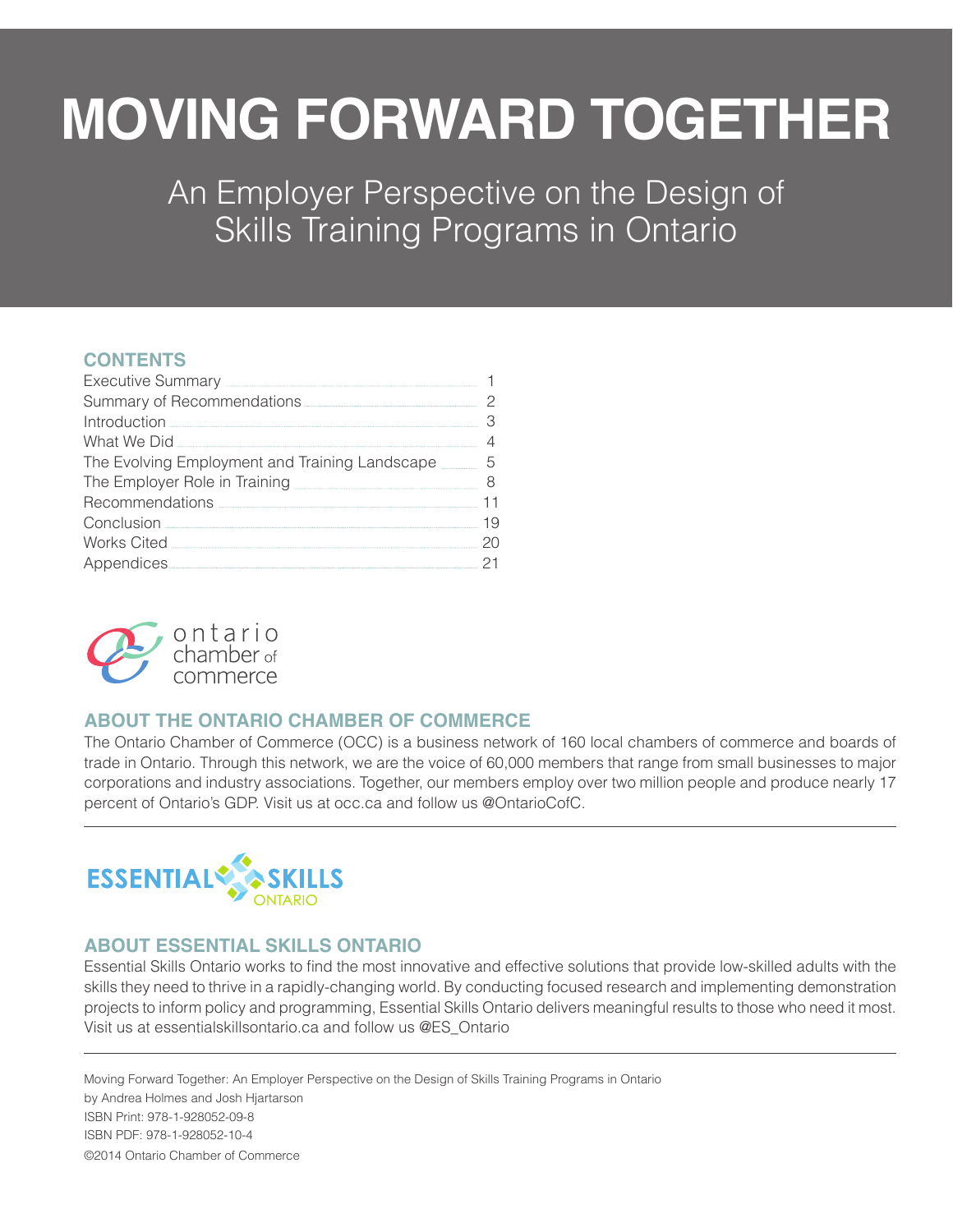## Executive Summary

This report presents the business perspective on the steps the Government of Ontario can take as it evolves the province's suite of training and employment services. Specifically, this report makes five recommendations that, if taken, will go a long way in ensuring employer-driven training and employment programs, such as the Canada-Ontario Job Grant (Job Grant), are a success.

These recommendations are a product of extensive consultation with employers throughout the province. In Spring 2014, the Ontario Chamber of Commerce (OCC) and Essential Skills Ontario (ESO), in collaboration with the Ministry of Training, Colleges and Universities, travelled across the province and met with employers of all sizes, as well as representatives from postsecondary and training institutions.

Throughout our research process, we found that despite falling behind their international peers when it comes to investing in the skills of their employees, Ontario employers are interested and willing to participate in revamped training programs. However, current employee training in Ontario is heavily concentrated among large firms and within certain, often regulated, industries. In fact, there is little substantive training being performed by small and medium enterprises (SMEs).

Employers are not training due to a couple of key factors, including cost, risk of turnover and 'poaching', and a lack of human resource capacity. The success of employer-driven training programs is contingent on employer engagement. It is vital that government design training and employment programs so that they overcome these barriers. Training and employment programs should be easy to access for businesses, offer flexible training options to the workers who need it, and make room for not-for-profit and private service providers to play an intermediary role in the new training and employment system.

Similarly, employers need to get more engaged in building the skills of their employees. Ontario's population is aging and our workforce is shrinking. Some 28 percent of OCC members are having trouble filling job vacancies. Yet, unemployment levels are stubbornly high.

This paper represents a joint effort among employers, educators, and government, which all recognize that a more employer-driven training landscape is essential if Ontario is to solve its labour force challenges. Getting the training and employment landscape right is crucial if Ontario is going to emerge stronger from this period of economic uncertainty.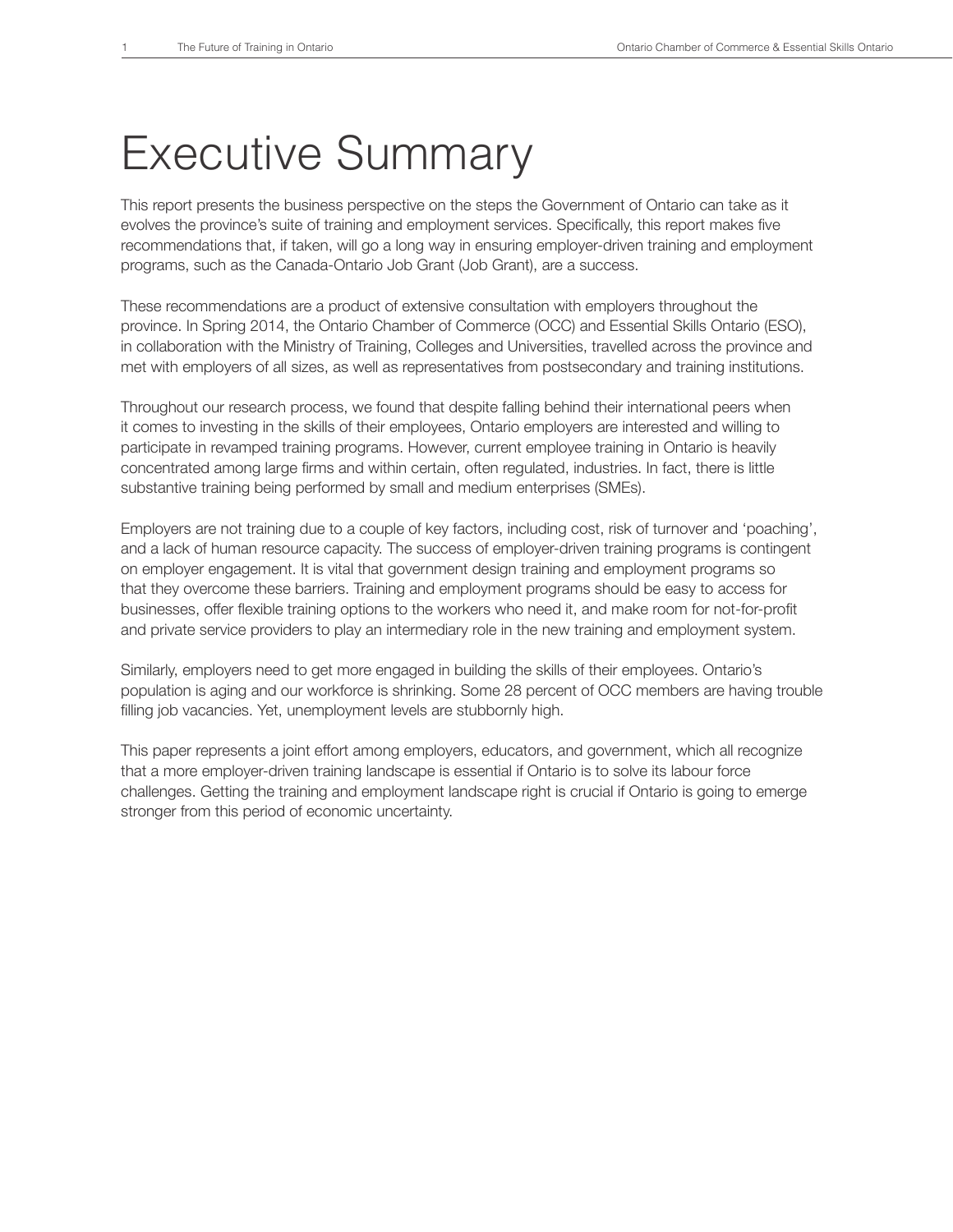## Summary of Recommendations

| <b>Recommendations to Government</b> |                                                                              |                                                                                                                    |  |
|--------------------------------------|------------------------------------------------------------------------------|--------------------------------------------------------------------------------------------------------------------|--|
| 01                                   | Strike a balance between program integrity<br>and employer usability         | Minimize administrative burdens on<br>employers                                                                    |  |
|                                      |                                                                              | Develop one access point for all government-<br>funded workforce, training, and employment<br>services             |  |
|                                      |                                                                              | Provide flexibility in employer financial<br>contributions                                                         |  |
|                                      |                                                                              | Reserve funding for small to medium<br>employers and first-time program participants                               |  |
| 02                                   | <b>Facilitate efficiency and effectiveness in</b><br>the provider market     | Encourage competition and consolidation in<br>the service provider market                                          |  |
|                                      |                                                                              | Enable third parties to play a brokerage role                                                                      |  |
| 03                                   | Allow flexibility in how training is delivered                               | Where no third party training provider is<br>available, allow employers to train in-house                          |  |
|                                      |                                                                              | Leverage existing partnerships between<br>employers and training providers                                         |  |
| 04                                   | <b>Encourage sector-based approaches to</b><br>training                      | Promote a consortia approach to training;<br>allow employers with similar human capital<br>needs to pool resources |  |
| 05                                   | <b>Drive awareness of training programs</b><br>within the business community | Execute an employer engagement and<br>marketing strategy in collaboration with<br>employer organizations           |  |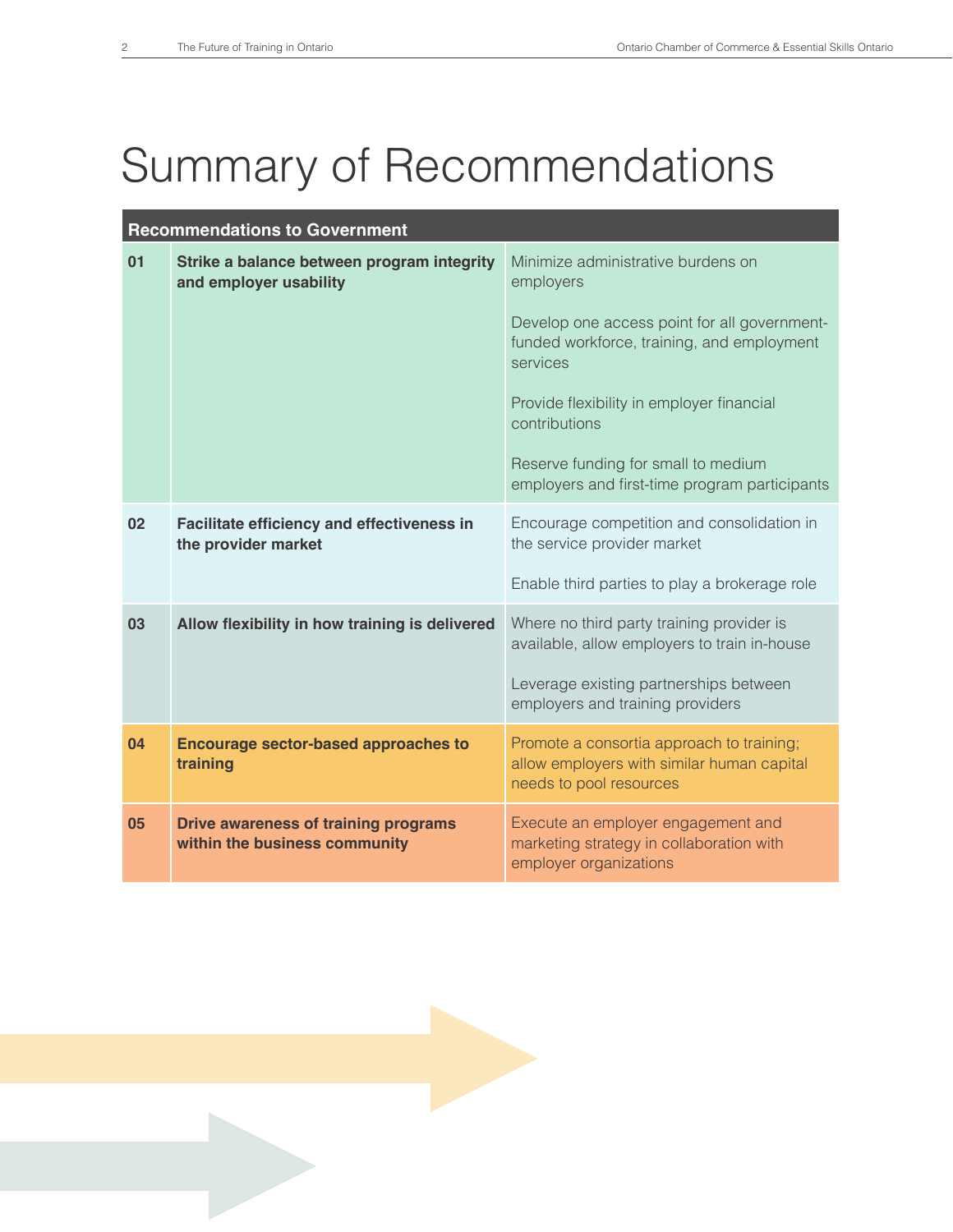## Introduction

The Government of Ontario will be designing and implementing new employer-driven training programs in the coming months. The goal of these new programs is to better address Ontario's workforce needs through greater employer involvement in skills training.

As a first step, the province has been charged with designing programs that fit under the parameters of the *Canada-Ontario Job Grant* (Job Grant). With up to \$10,000 available to employers from government to cover the cost of training prospective and/or current employees, the Job Grant represents an opportunity for employers to play a more central role in determining the level and type of training their workers receive.

These changes to training and employment programs come at a critical time. Ontario's economy faces a number of challenges. Ontario's labour force is one of the most highly educated in the world, but some sectors are experiencing persistent skills shortages. At the same time, too few employers are investing in the skills development and training of Ontarians.

The goal of this report is to help inform the design of—and contribute to the success of—new employer-driven training and employment initiatives in Ontario. It brings together the perspectives of employers from across Ontario on training and employment issues. Specifically, this report makes recommendations that, if adopted, will foster greater employer involvement in training, and as a result, ensure that government-funded employer-driven training programs benefit Ontario's business community, workers, and economy.

The Ontario Chamber of Commerce (OCC) and Essential Skills Ontario (ESO) understand that there is no magic bullet solution for alleviating Ontario's workforce challenges. Governmentfunded training programs and workplace training are only two pieces of the puzzle—a highly skilled workforce is also the product of a responsive postsecondary education system and an immigration system that works for employers.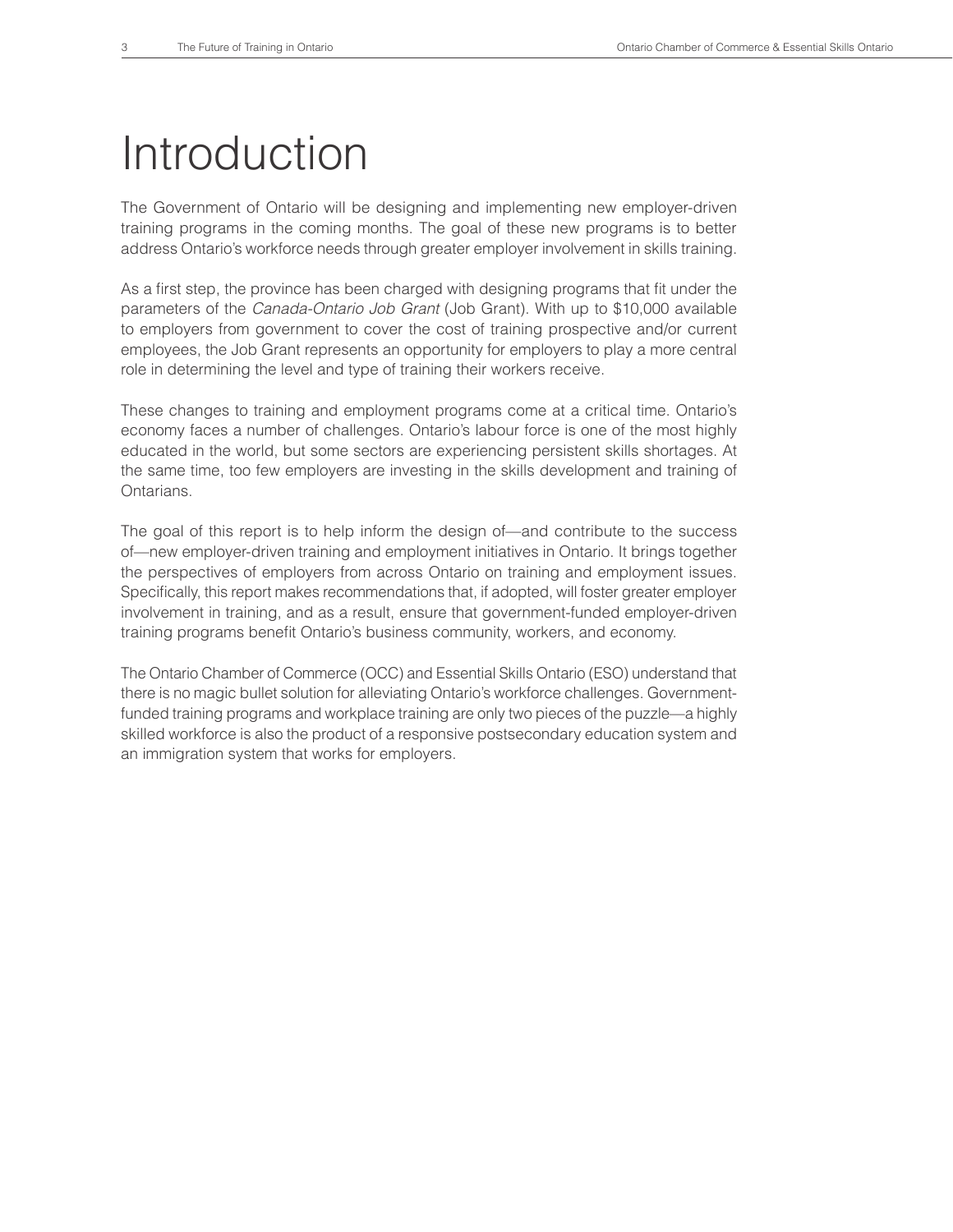## What We Did

The OCC and ESO have undertaken extensive consultations with employers across the province on the employer role in training. In Spring 2014, we spoke with more than 100 employers in eight face-to-face consultations. In partnership with local chambers of commerce and boards of trade, we conducted consultations in the following communities:

- Belleville, Prince Edward County, and Quinte West
- Chatham-Kent
- Hamilton
- Newmarket
- Ottawa
- **Sudbury**
- Timmins
- **Toronto**

Throughout the consultative process, representatives from the Ministry of Training, Colleges and Universities were in attendance to hear employers' perspectives on the training system.

We also met with service providers (private and not-for-profit), sector associations, and college representatives. In addition, we undertook a survey of our membership as part of our Spring Quarterly Policy Survey in partnership with Leger Marketing.

This report summarizes the results of our research.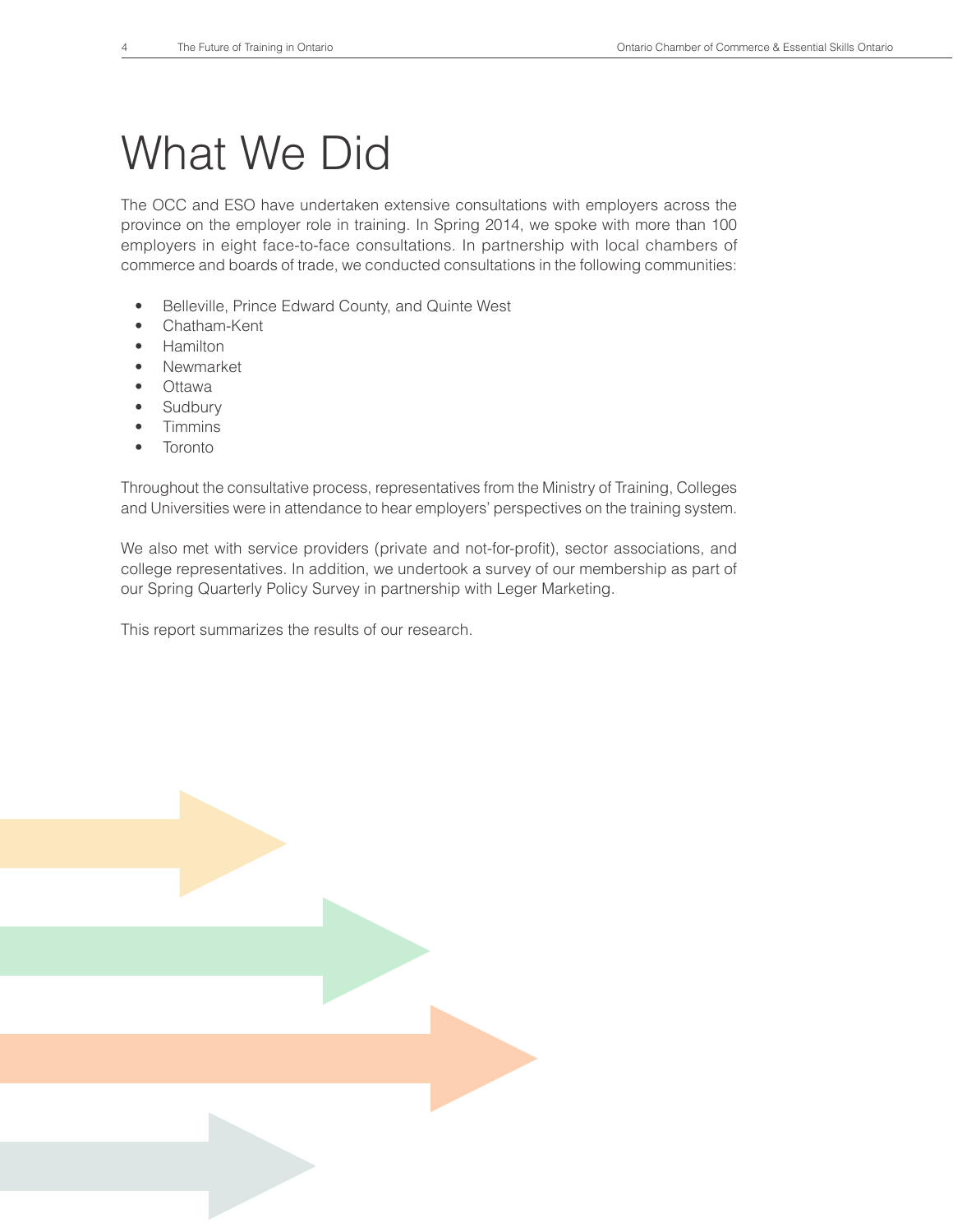## The Evolving Employment and Training Landscape

Ontario is facing an array of labour market and skills challenges. Many sectors that were historically Ontario's strengths are now struggling. Emerging occupations are replacing others due to a number of variables, including globalization and technological advances. The required skills and competencies needed to meet the demands of these new occupations are constantly evolving.

The province's labour force is one of the most highly educated in the world.<sup>1</sup> Yet, there is a gap between the knowledge and skills demanded by employers and those that the current education and training system provides.

OCC survey data reveals that 28 percent of businesses in Ontario have had difficulty filling job vacancies over the last 12 to 18 months due to a lack of skilled applicants.<sup>2</sup> Meanwhile, provincial unemployment (7.5 percent) is above the national average (7.1 percent), and youth unemployment continues to be high (15.4 percent) (Ontario Ministry of Training, Colleges and Universities, 2014b).

At the same time, employers undervalue their role in the skills development of their workforce. There is a longstanding concern that Canadian employers tend to underinvest in employee training relative to their counterparts. Between 1993 and 2013, the amount that Canadian employers invested in employee training declined by 40 percent (Munro, 2014). In addition, those workers in Canada who did receive non-formal job related education (31 percent) also received fewer hours of instruction than their peers in other countries (49 hours vs. the OECD average of 59 hours) (Munro, 2014).<sup>3</sup>



### ADULT PARTICIPATION IN NON-FORMAL JOB-RELATED EDUCATION, 2009 OR MOST RECENT YEAR (PERCENT)

<sup>1</sup> The province is a leader in terms of postsecondary educational attainment, with 56 percent of Ontario's adult population holding a college or university credential (Statistics Canada, 2012).

<sup>2</sup> N= 2,050 | Survey Date: January-February 2013

<sup>3</sup> Non-formal job related education is defined by the OECD as an "organized and sustained educational activity that can take<br>place both within and outside educational institutions and caters to individuals of all ages" (OEC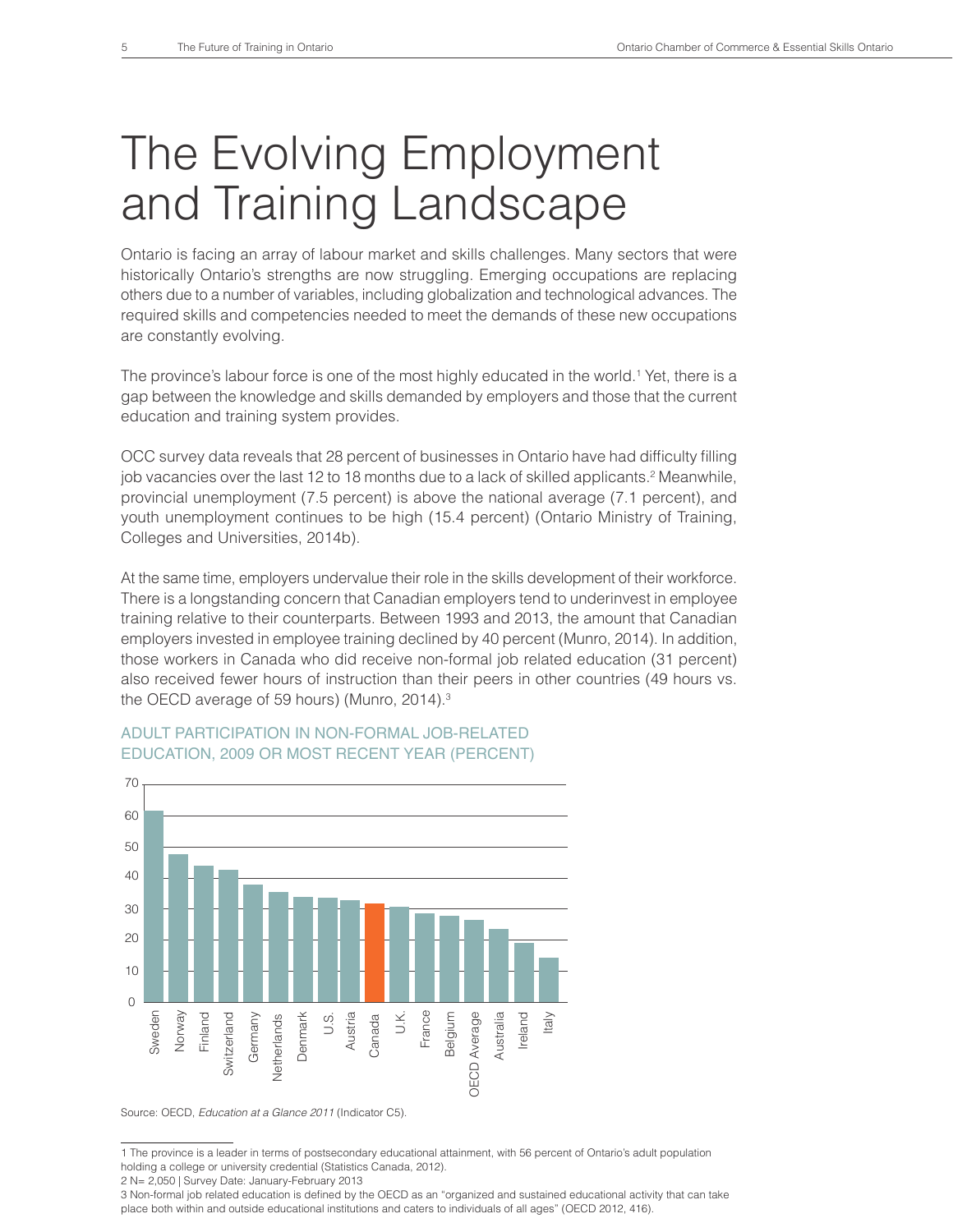These factors, compounded by Ontario's aging population and slower labour force growth, elevate the urgency of ensuring that the province's training system is responsive to the needs of employers and their workers.

The Government of Ontario is aware of these challenges. In the coming months, the Government will be introducing a suite of employer-driven training and employment programs with a renewed focus on engaging employers to make sure that their workforce development needs are being met.

As a first step, the Government of Ontario is launching the Job Grant: a skills training program available to businesses to train Ontarians. Introduced by the Government of Canada in 2013, the province is now charged with designing and implementing training programs that operate within the Job Grant parameters.

The Job Grant will provide businesses and non-profit organizations with up to \$10,000 to cover training costs for workers or unemployed Ontarians in need of skills upgrading, including tuition and training materials. In order to participate in the program, employers are expected to contribute up to \$5,000, or one-third of total training costs, with some flexibility for small employers. Training eligibility is limited to short-duration training provided by a third party trainer (such as a postsecondary institution, union training centre, or recognized sector council).

The introduction of employer-driven training and employment programs, like the Job Grant, represents a significant shift in Ontario's training system. Apart from the provincial apprenticeship system, the majority of employers traditionally have not played a significant role within this system. Instead, Ontario's current employment and training services are primarily supplydriven, helping displaced workers re-enter the workforce and job seekers navigate hiring processes. The Ontario Ministry of Training, Colleges and Universities delivers the bulk of these services, such as the Second Career and Literacy and Basic Skills programs, through Employment Ontario (EO).

While employer-driven training can take many forms, it ultimately means a shift in the focus of government-funded training and employment services from the supply to the demand side and from the institutions to the users (Jaramillo, 2013). This shift in focus is described further in Appendix 1.

This evolving training landscape represents a valuable opportunity for employers to be directly involved in decisions about the training and skills development of Ontario's workforce. However, the traditionally informal and weak relationship between government and the business community is a concern. Moving forward, Ontario's biggest training-related challenge will be finding ways to increase the employer role in training.

"With employers' skin in the game, the Canada Job Grant will lead to a guaranteed job. Helping employers train Canadians for jobs that need to be filled will help their businesses grow and succeed. And that is good news for the Ontario economy."

The Honourable Jason Kenney, Minister of Employment and Social Development, 2013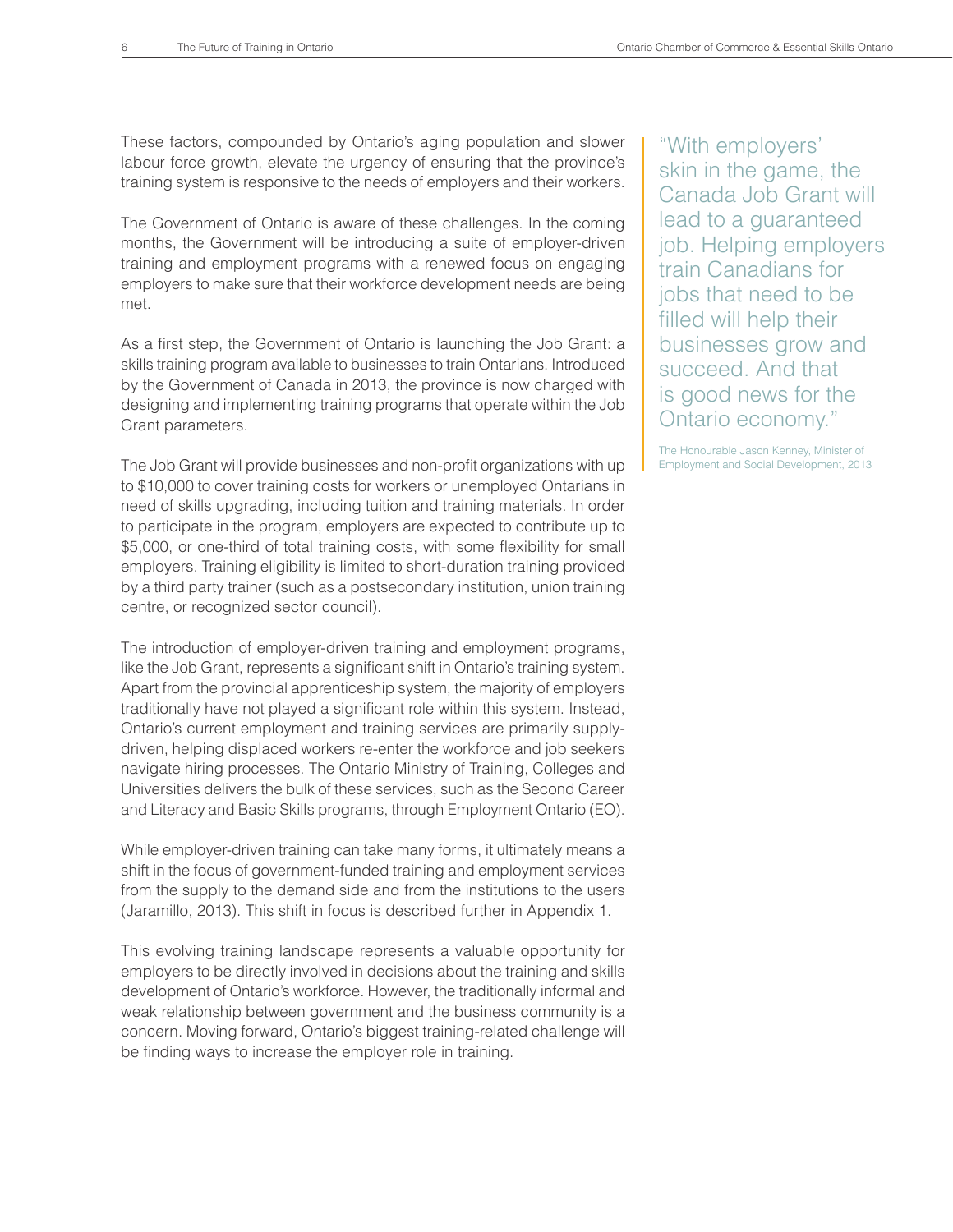### **DESIGNING LABOUR MARKET POLICY IN A DATA VACUUM**

Ontario is operating in a data vacuum when it comes to labour market information, hindering our ability to effectively design labour market policies and deliver responsive training programs.

Labour market information provides policy makers with critical data about the supply, and potential supply, of skills available to the labour market, as well as employers' human capital needs (e.g. specific skills, training, or qualifications). This knowledge allows government to invest in training and employment programs that match skills supply with employer demand. However, as emphasized by TD Economics, "[w]hen it comes to labour market information, we are currently operating in a data vacuum and flying in the fog without instruments" (Burleton et al. 2013, 42).

Understanding the employer perspective on skills training has been left to organizations such as the OCC, and other industry and sector associations. The Government of Ontario should expand on the work currently being carried out and also look to other jurisdictions for examples of ways in which it can gather better intelligence on employers' investment in skills. The UK Commission's Employer Skills Survey (UKCESS) is such an example.

The UKCESS has given the UK government access to reliable, timely, and valuable insight into the skills issues being faced by employers and the action they are taking to address them. The first survey was conducted at a UK wide level in 2011, and repeated in 2013, with more than 91,000 businesses, across all sectors, participating in the most recent interview process (Winterbotham et al., 2014).

The findings of the UKCESS have enabled the UK government to identify:

- Employer recruitment activity
- The percentage of businesses with particular skills needs currently unmet
- The extent and nature of employer investments in training, including the total number of training days offered to employees and training expenditure levels (Ibid.).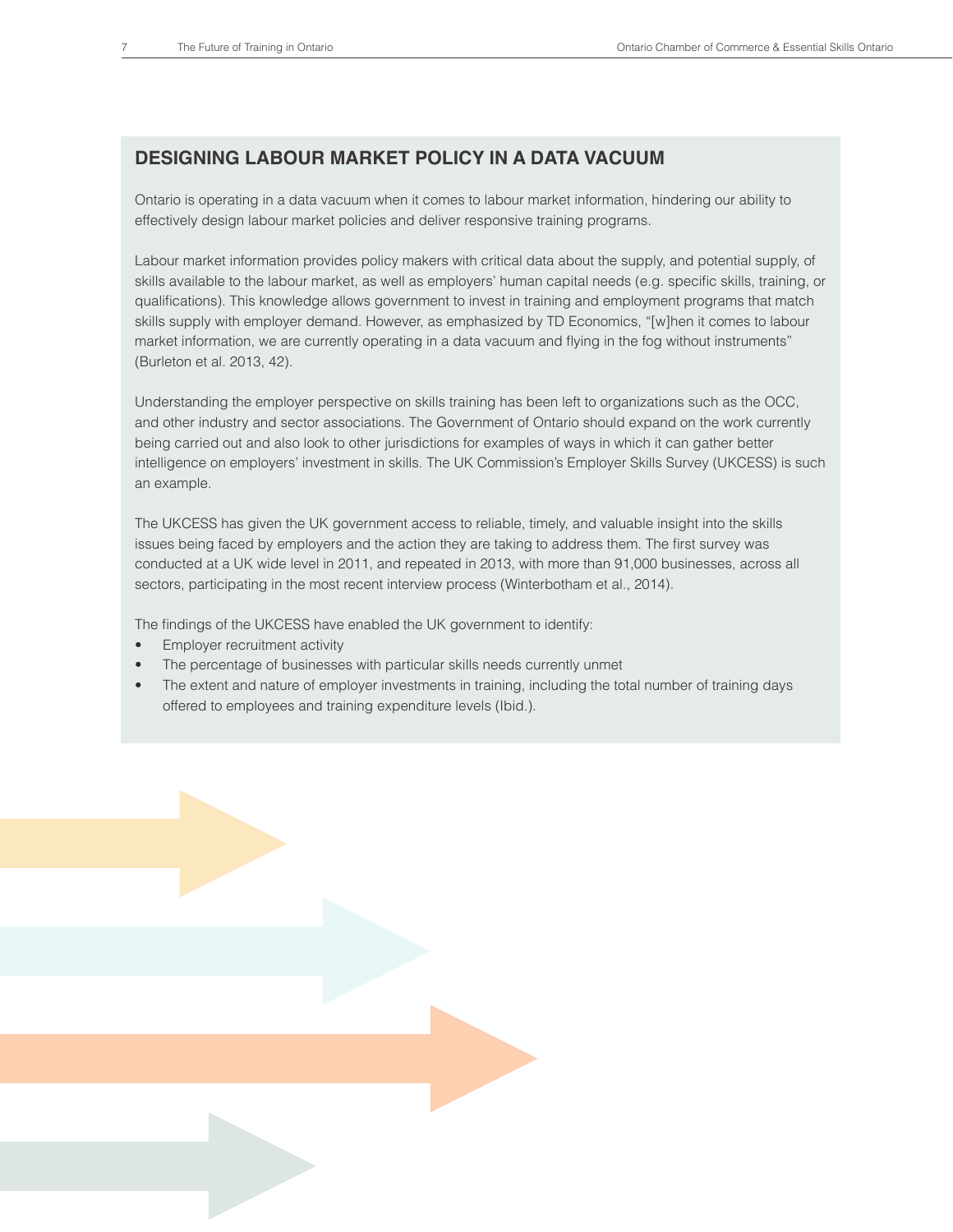## The Employer Role in **Training**

Employers' training choices are often dependent on the strategies they choose to adopt to remain competitive in today's economy. Some employers choose to train because they understand that employee training is part of a larger retention and business strategy (see Appedix 2 for Ontario case studies). Others, are deterred due to concerns about the costs and risks associated with training.

In Ontario, employee training is heavily concentrated among large firms and within certain, often regulated, industries. For example, in the mining sector, employers are mandated under the *Mining Act* to provide a specified level of training to all employees. Businesses in regulated industries are also more likely to collaborate within their sector to offer workforce training.

Employers with highly technical and specialized hiring needs, which are not being met by the current labour supply, also frequently train their employees. As one participant during our consultations in Ottawa noted, "our skills don't come from the labour market. We look for the basic skills in a candidate and then we train them."

Our research finds that employers who do not train are discouraged from doing so because of cost, lack of time, and limited human resource capacity. Employers are also concerned about turnover and the financial risk associated with investing in training. These barriers are discussed further below. Overcoming them will be an important element in ensuring Ontario's employer-driven training and employment programs are a success.

The challenges faced by the UK's *Train to Gain* program offer lessons for Ontario on both the barriers to successful program design and the means to overcome them.

The *Train to Gain* program was introduced by the UK Government in 2006 to "support employers in improving the skills of their employees, and to contribute to improved business performance" (United Kingdom National Audit Office, 2009). Operating under similar parameters to the Job Grant, *Train to Gain* provided employers with public funding for employees to take specified courses and training, with some training paid for by employers (Ibid.).

However, the *Train to Gain* program faced challenges, particularly low employer demand in the first two years. This lack of employer uptake partly reflected the limited demand among the business community for skills training that was eligible for public funding. Employers found the parameters of the program far too narrow, with confusion surrounding eligibility (Ibid.).

"[W]here a government's job ends and an employer's begins is something of a gray area,' when it comes to solving the problem of the right skills for the jobs available."

Canadian Chamber of Commerce, Upskilling the Workforce: Employer-Sponsored Training and Resolving the Skills Gap, 2013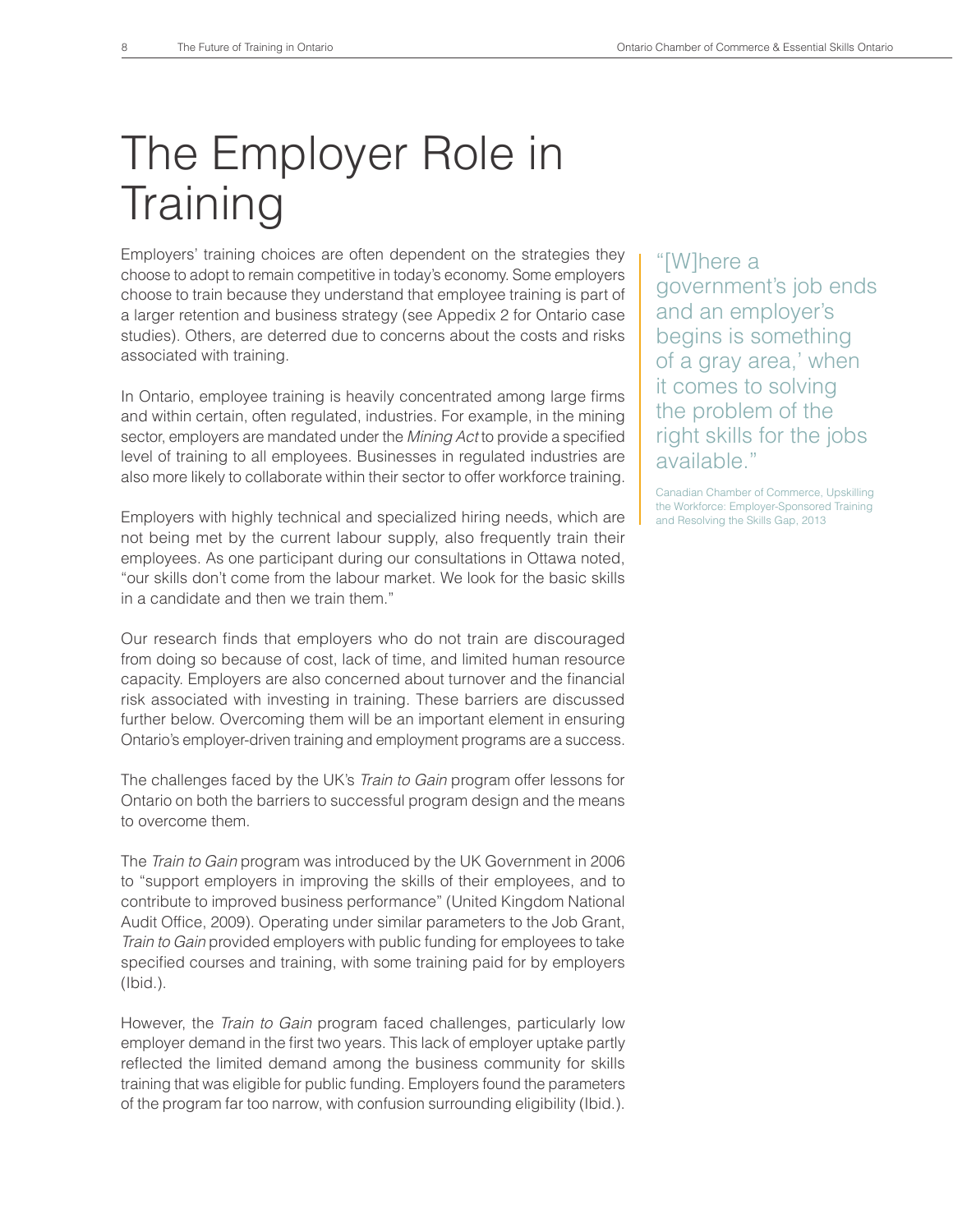The program also resulted in large displacement effects, with over half of employers who had arranged training via *Train to Gain* stating that they would have arranged the same or similar training in the absence of the program (United Kingdom National Audit Office, 2009).

It is important that Ontario's employer-driven training programs do not suffer the same fate.

### **BARRIERS TO EMPLOYER-DRIVEN TRAINING**

We have identified the following barriers to increasing employer engagement in training:

### **Problems of Scale**

Large firms often have in-house capacity to identify skills deficits and develop training curricula. Because of this scale, they also have considerable financial resources that can be applied to training. However, smaller employers often have limited human resource capacity. The same person doing the hiring in a small organization is also frequently the general manager and financial controller.

### **Cost**

Many employers perceive the costs of training as too high. In addition to the upfront costs of tuition, they are concerned that the cost of taking current employees 'off the floor' to train will be too high to justify the expense.

This is often based on the perception that training is time consuming and can only be provided off-site and in a formal capacity. Many firms that do not train, choose not to because they "operate in low-value product markets, competing on cost and price rather than quality and professional competence" (Lanning and Lawton 2012, 2).

### **Risk**

Employers are also hesitant to invest in employee training given the perception that the changing nature of work has led to higher than average rates of turnover and 'poaching' by competitors. Smaller businesses are particularly hesitant to create sector-based partnerships with larger competitors since they are competing for the same pool of talent with fewer resources and smaller budgets.

The fear of employee turnover also impedes the training of new or prospective employees. This disproportionately impacts the ability of workers with weaker labour market ties (i.e. persons with disabilities, Aboriginals) to benefit from up-skilling and training opportunities.

### **Lack of Awareness**

The lack of knowledge of government-funded training programs is also a barrier to employer engagement in training. Many employers consulted were not familiar with Employment Ontario (EO) or the services it currently offers.

Compounding this lack of awareness is the large number of training providers and service delivery organizations in the training market. There is a lack of understanding among employers about which providers specialize in the training of certain skills or demographics (e.g. technical vs. essential skills), as well as which providers can help them to access government funding.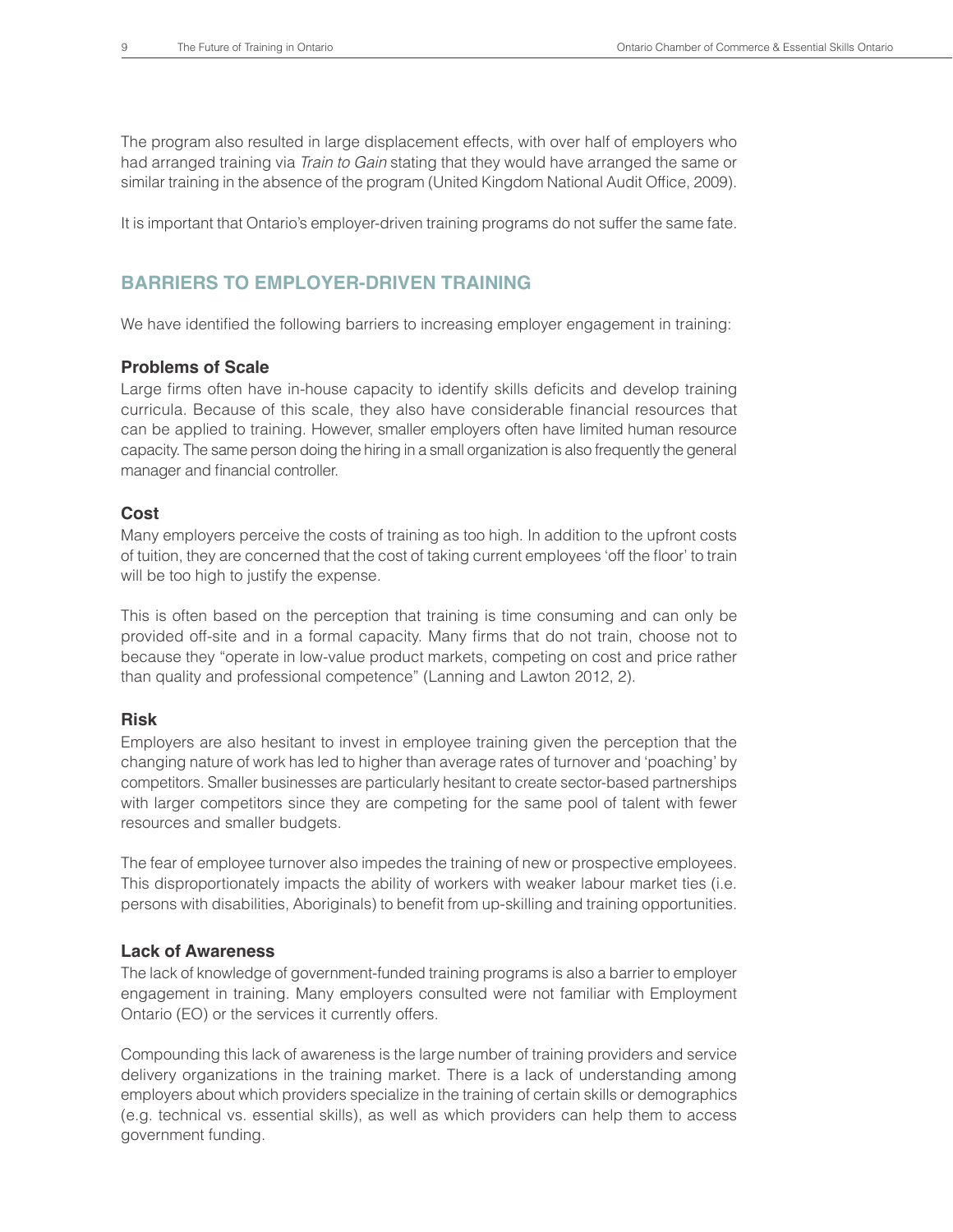### **LEVERAGING THE POTENTIAL OF UNDEREMPLOYED AND UNEMPLOYED ONTARIANS**

The consultations revealed that employers are particularly unengaged when it comes to training and tapping into the pool of underemployed and precariously employed Ontarians. This lack of engagement can be attributed to a number of factors, such as the belief that training for this demographic is solely a government responsibility.

However, there is increasing evidence that direct employer involvement in skills training can not only support employers in acquiring the skills they need to grow, but also provide better routes to employment for individuals who are precariously situated in the labour market—including those with no post-secondary credentials (OECD, 2013). As Ontario's workforce ages, encouraging greater labour market attachment for those who are precariously employed should be an important workforce objective for employers and government.

More flexible, employer-driven training delivery, which provides practical skills and work experience valued by employers, can create better employment opportunities for groups under-represented in Ontario's workforce, as well as help them transition into new work. Additionally, stronger employer involvement in training could generate upskilling for unemployed adults and encourage closer collaboration between industry, community groups, and public institutions.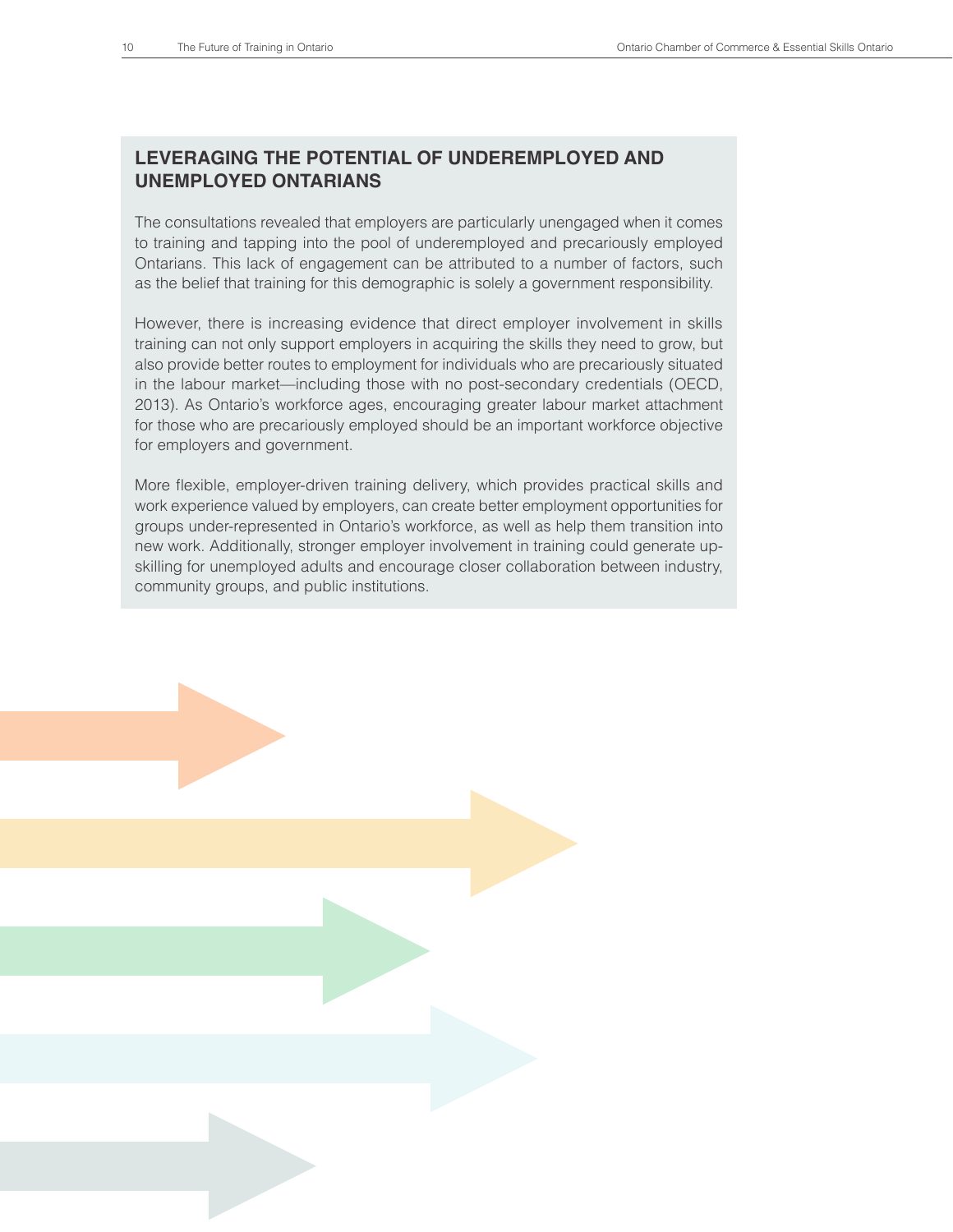## Recommendations

Employers' training decisions play an important role in shaping Ontario's workforce. Employee training can not only enhance productivity for businesses, but also the employability and earning capacity of workers (Brisbois, Pollack, and Saunders, 2012). As Froy et al. note, "it is not just investment in the supply of skills which counts, but [it is also important to] work with employers to ensure human potential is effectively harnessed and skills fully utilized (2012,1).

Employer investments in training can also lead to gains for the economy. According to the OECD, "although not every employer could follow this strategy given the market structure, even if 10 percent more employers could be persuaded to take this 'high road', the Ontario economy would move to a significantly higher skills equilibrium" (Verma 2012, 80).

For these reasons, it is important that Ontario is equipped with a responsive training system that meets the needs of businesses and their workers.

This report makes five recommendations to the Government of Ontario as they design and implement employer-driven skills training programs, including the Job Grant. The OCC and ESO believe that these recommendations will go a long way in overcoming barriers and changing employer perceptions around training.

### **Recommendation 01**

**Strike a balance between program integrity and employer usability.** 

In order to ensure that Ontario's workers and economy benefit from employerdriven training, the Government of Ontario must design programs that are accessible to employers while also ensuring that workers receive the training they need. In this spirit, the government should:

### **Minimize administrative burdens on employers.**

As the Government of Ontario designs employer-driven training programming, particularly to meet the parameters of the Job Grant, it is important that there be a balance between usability and the bureaucratic and administrative demands of government. At the same time, employers support the government's efforts to protect the integrity of the training system and minimize fraudulent activities.

One of the single most important factors influencing the success of employerdriven training programs is the level of administrative burden placed on businesses. Administrative processes must be held at the minimum level required to ensure the integrity of the program. Applications to access training programs and funding must be designed as simple as possible, while requiring only the necessary legal, financial, and workplace training information from employers.

"[E]mployers must be in the driving seat with government creating the right incentives both for businesses and for agile and responsive providers of training and development."

UK Commission for Employment and Skills, Employer Ownership of Skills: Building the Momentum, 2013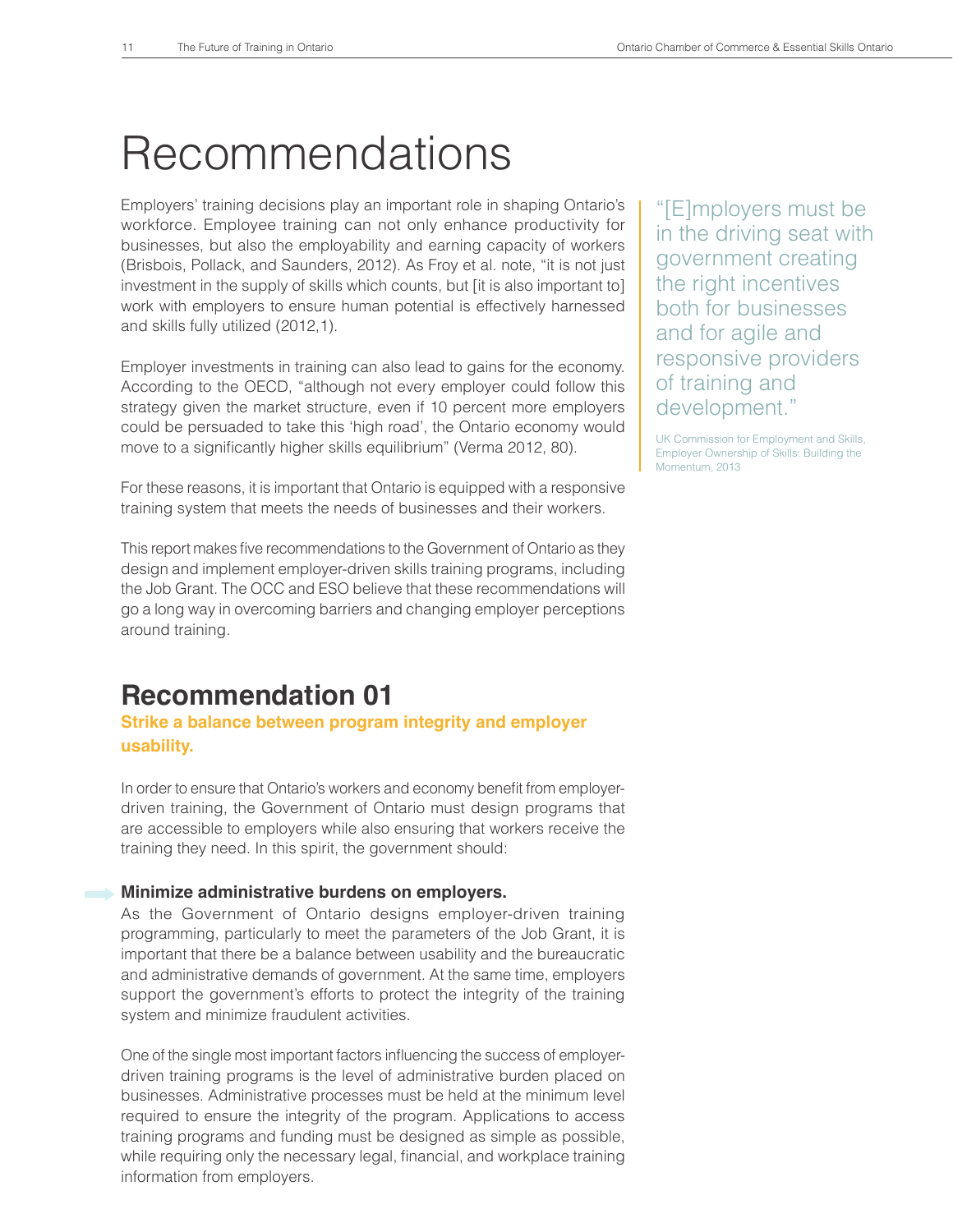The OCC makes similar recommendations in *Think Fast: Employer Perspectives on Immigration Reform and the Expression of Interest System*. The federal Express Entry (EE) system represents an opportunity for a greater employer role in the selection of Ontario's skilled immigrants. Similarly, onerous levels of paperwork and red tape will only deter future employer participation and limit the success of employer-driven training programs.

### **Develop a single access point for all government-funded workforce, training, and employment services.**

All information related to government-funded training and employment services should be available to employers through a single access point. To the extent possible, a one-stop online window should be created that includes information and applications for the Youth Employment Fund (YEF), Second Career program, and any new employer-driven skills programming, including the Job Grant.

Why? Because the integration of workforce development and training services offers more simplified access from an employer perspective. The "establishment of one-stop-shops, integrated online portals, and formal networks of service delivery organizations" can benefit employers as they no longer "have to navigate a confusing array of services to locate the support they need" (KPMG and Mowat Centre 2013, 4).

The province's online government services business portal, One-Source for Business, is a positive example. This single online portal provides quick and easy access to over 5,000 services and information from all levels of government, allowing small business owners to focus on creating jobs and competing in the global economy.

### **Provide flexibility in employer financial contributions.**

Currently, under the parameters of the Job Grant, employers are expected to pay a minimum of one-third of training costs (up to \$5,000). However, this requirement is a barrier for many employers who do not have the financial capacity to do so.

As such, there should be flexibility for employers, particularly SMEs and those who exhibit financial need, in how they are able to contribute their portion of training funding. Possible alternatives could include a percentage of contributions provided in-kind, for example, through wages.

In addition, there should be caveats where employer contributions are not necessary. For example, start-up companies may not have the capital on-hand to contribute their onethird requirement. However, they have high-demand for specific skill sets that could be developed through government-funded training programs.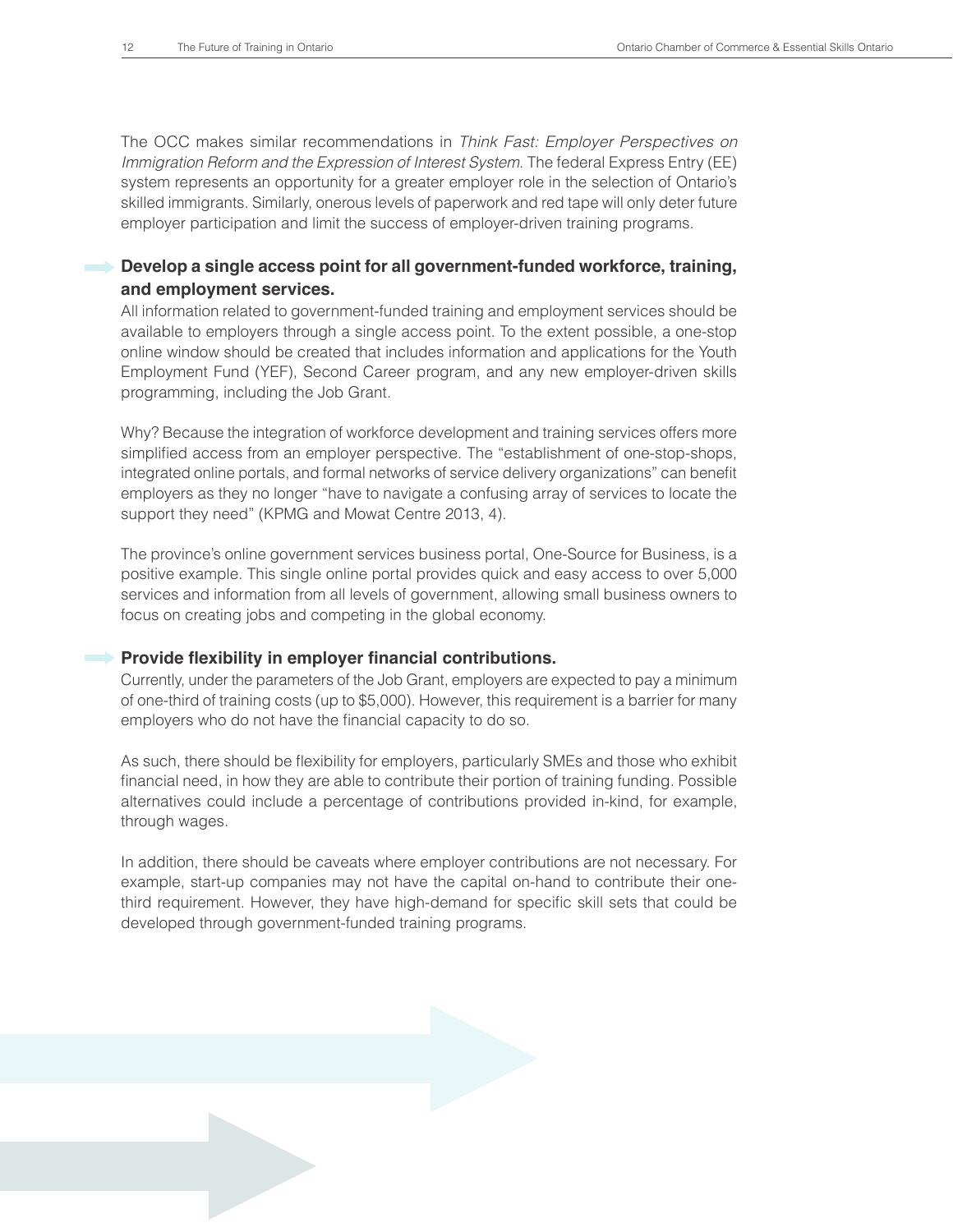### **Reserve funding for small to medium employers and first-time program participants.**

Making sure funding for training is accessible to SMEs is critical. Otherwise, it is likely that large firms with human resources capacity will scoop up the majority of annual funding. According to OCC survey results,19 percent of employers surveyed currently access government assistance and supports to provide training. However, among those respondents from small firms (50 employees or less), fewer than 17 percent receive government support for employee training, compared to 25 percent of large firms (500 employees or more).

It is also important that there is a percentage of funding dedicated to first-time program participants in order to discourage large displacement effects, similar to that encountered by the UK's *Train to Gain*.

## **Recommendation 02**

### **Facilitate efficiency and effectiveness in the provider market.**

There is an opportunity for existing service providers and intermediaries to play a strong role in lowering the search costs and time faced by employers, when accessing governmentfunded training programs.

These providers already have existing networks across regions and sectors that can help disseminate information to employers, provide advice on available programming, simplify application processes, and steer employers to appropriate sources of training. However, it is unclear how service providers and third party intermediaries will fit into the evolving training landscape. In order to bring efficiency and clarity to the provider market, the Government of Ontario should:

### **Encourage competition and consolidation in the service delivery market.**

Ontario's service delivery providers include small, not-for-profit organizations, private organizations, unions, and colleges. As it stands, economies of scale are rarely achieved in Ontario's training system because of the fragmented nature of this provider space. Instead, Ontario's employment and training services system is made up of a patchwork of service delivery organizations that receive funding from various departments and ministries (Gold and Mendelsohn 2014, 25).

In *Unlocking the Public Service Economy: A New Approach to Public-Private Partnership in Services*, the OCC asserts that government is often inattentive to the market it creates, passive in market design and stewardship, and often fails to deliver value-for-money. An observation regarding Australia applies equally in the Ontario and Canadian contexts: "policymakers have given little thought to the appropriate mix of providers (public, private, and not-for-profit) in most sectors, and the extent to which they can or should be exposed to user choice, competitive tendering, and performance benchmarking" (Ontario Chamber of Commerce 2014, 5).

Echoing the OCC, the Mowat Centre tells us that "social services sectors in Canada's provinces have evolved in a fairly ad hoc and uncoordinated way. A large number of small service delivery providers coexist in a highly fragmented system" (Gold and Mendelsohn 2014, 30). In order to encourage consolidation and competition, there is a need for government to focus more on learning and labour market outcomes when assessing funding for training and employment service providers.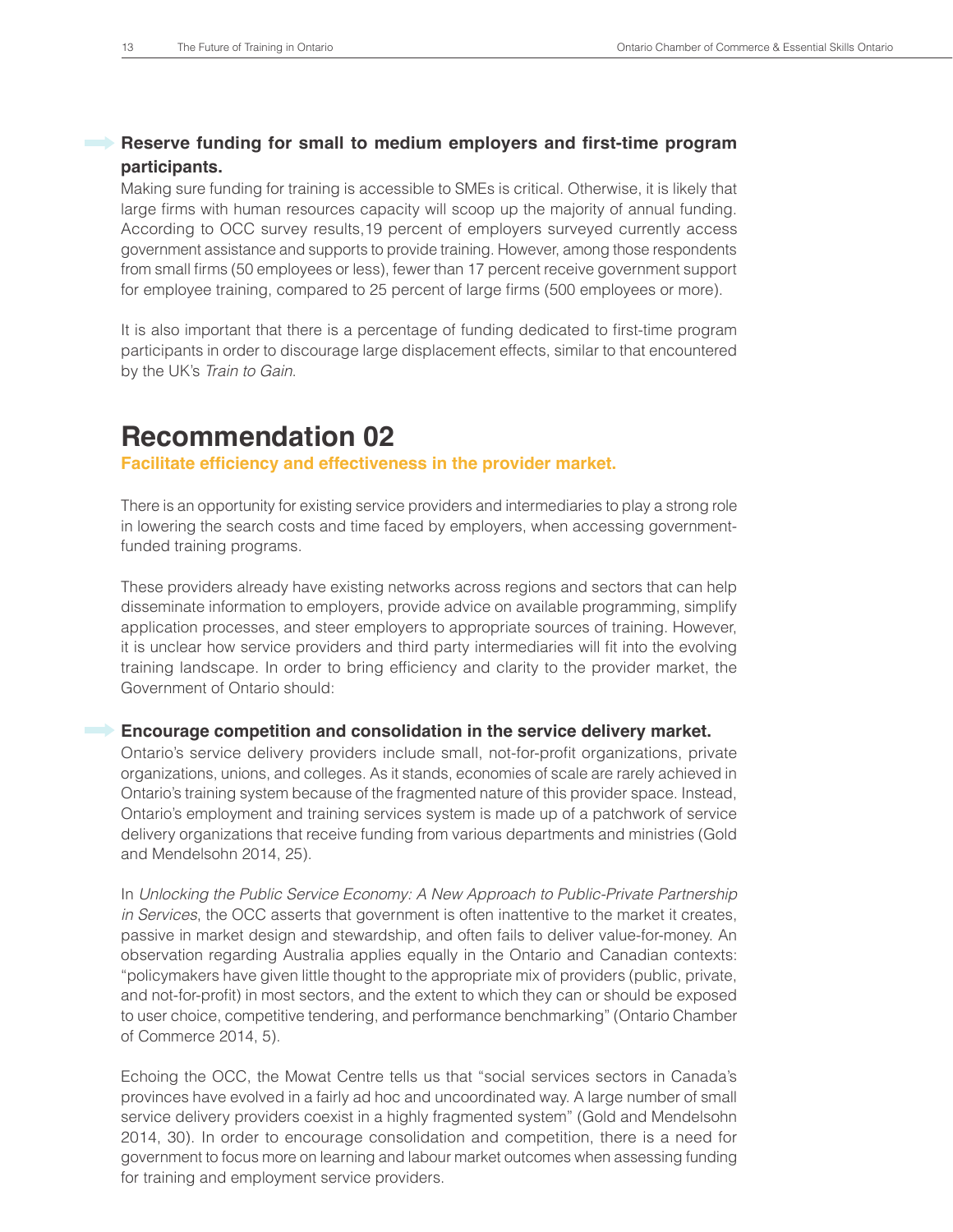To do so requires government to clearly identify and prioritize desired outcomes and tie funding to performance. Government can create this type of outcome-based training system by moving towards pay-for-performance contracting models, which among other benefits, establish clear lines of accountability and drive competition and innovation in the provider market (Ontario Chamber of Commerce and Certified General Accountants of Ontario 2013, 19).

The ability to distribute and roll out Job Grant programs and funding to employers should only be given to those service delivery providers producing demonstrable results. Government must also allow private providers to compete in the training market.

### **Enable third parties to play a brokerage role.**

In order to overcome the constraints of scale, government should allow private and not-for-profit intermediaries to play a brokerage role in the new system, connecting employers with government-funded training and employment programs. Private and not-for-profit intermediaries can help SMEs access programs by lowering the information and search costs associated with navigating often-complex government-funded training system. Further, they can facilitate collaboration across sectors or among firms with similar training needs.

The UK's *Train to Gain* program relied on the use of intermediaries, called Skills Brokers, who liaised with employers to identify occupation skill needs and provided a matching service with appropriate training providers. The majority of employers (84 percent) in contact with the skills brokerage service had fewer than 50 employees at their site (UK Learning and Skills Council, 2010).

Similarly, the UK's current skills initiative, *Employer Ownership Pilot*, allows intermediaries, such as PricewaterhouseCoopers, to manage employers' access to funding, as well as source and deliver high quality training to sponsored employees.

Services that could be offered by intermediaries to employers include, but are not limited to:

- Meeting with employers to learn about their performance and hiring needs
- Explaining government-funded training program benefits and eligibility criteria
- Providing streamlined access to funding
- Designing training that meets employers' needs (or connecting employers to appropriate third party training providers)
- Supporting learners and employers in their progress
- Reporting results to government and fulfilling accountability requirements (PricewaterhouseCoopers LLP, 2013)

"The idea is that there is someone out there willing to meet the owner at 6 am to help employers through this process. This is about communication and capacity building."

Service Provider, Hamilton, Ontario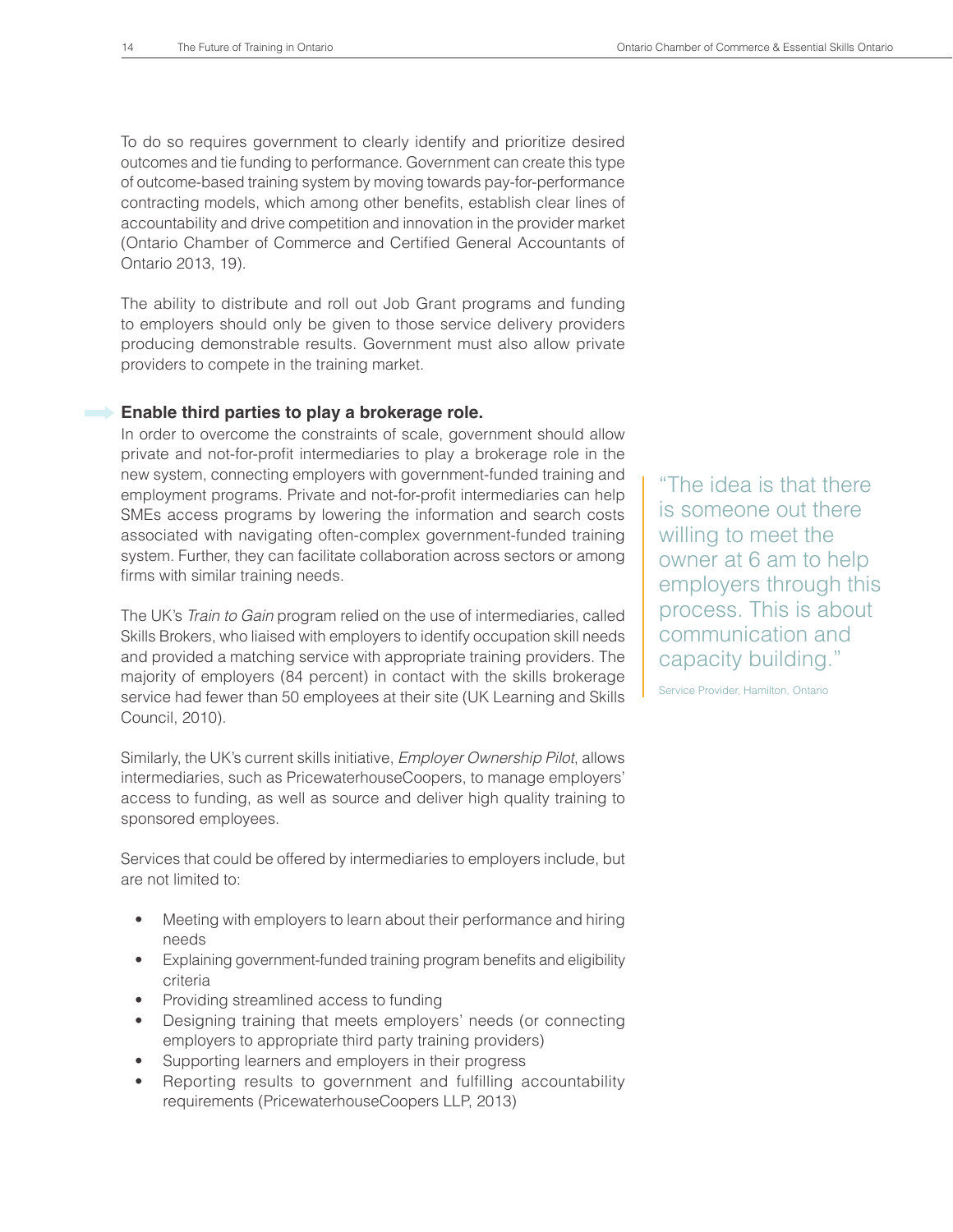## **Recommendation 03**

### Allow flexibility in how training is delivered.

Training under the Job Grant can be delivered in any setting (e.g. in the classroom, workplace or online) as long as a third party trainer, as recognized by the Government of Ontario, delivers it (Ontario Ministry of Training, Colleges and Universities, 2014a). Third party training providers include publicly funded institutions, such as universities and colleges, as well as private career colleges, union training centres, and sector councils.

Many employers hold the perception that third party training providers are unable to provide industry with the customized training they need. As such, this eligibility requirement could deter some employers from utilizing new training programs.

In order to ensure eligible training is flexible and meets the needs of employers and learners, the Government of Ontario should:

### **Where no third party training provider is available, allow employers to train in-house.**

We recommend that the Government of Ontario default eligible training to that offered by certified training providers including colleges and/or other recognized training institutions.

Training providers have the ability to offer flexible training that can meet employers' needs. One college representative explained that almost 90 percent of her institution's training provided to employers is actually provided on work sites. Colleges can also work in collaboration with employers and sectors to develop customized training programs that meet their skills needs.

However, some employers, such as those in Ontario's rural and northern communities, may not have immediate access to training providers that offer the training they need. As such, we recommend that employers should also be able to offer in-house training programs when no suitable training provider is available.

At the same time, handing employers the ability to provide on-the-job training carte blanche poses a number of risks. First, on-the-job training does not provide employees with portable certification or proof of training that can be as easily transferred from job-to-job. Second, as has been proven in other countries that have introduced employer-driven training models, such as the UK, it is difficult to ensure training quality across employer sites.

"If there is no eligible third party trainer, then a workplace specialist or company trainer should do the training. Either government finds the specialist for us that meets our skills needs or we use our own."

Employer, Ottawa, Ontario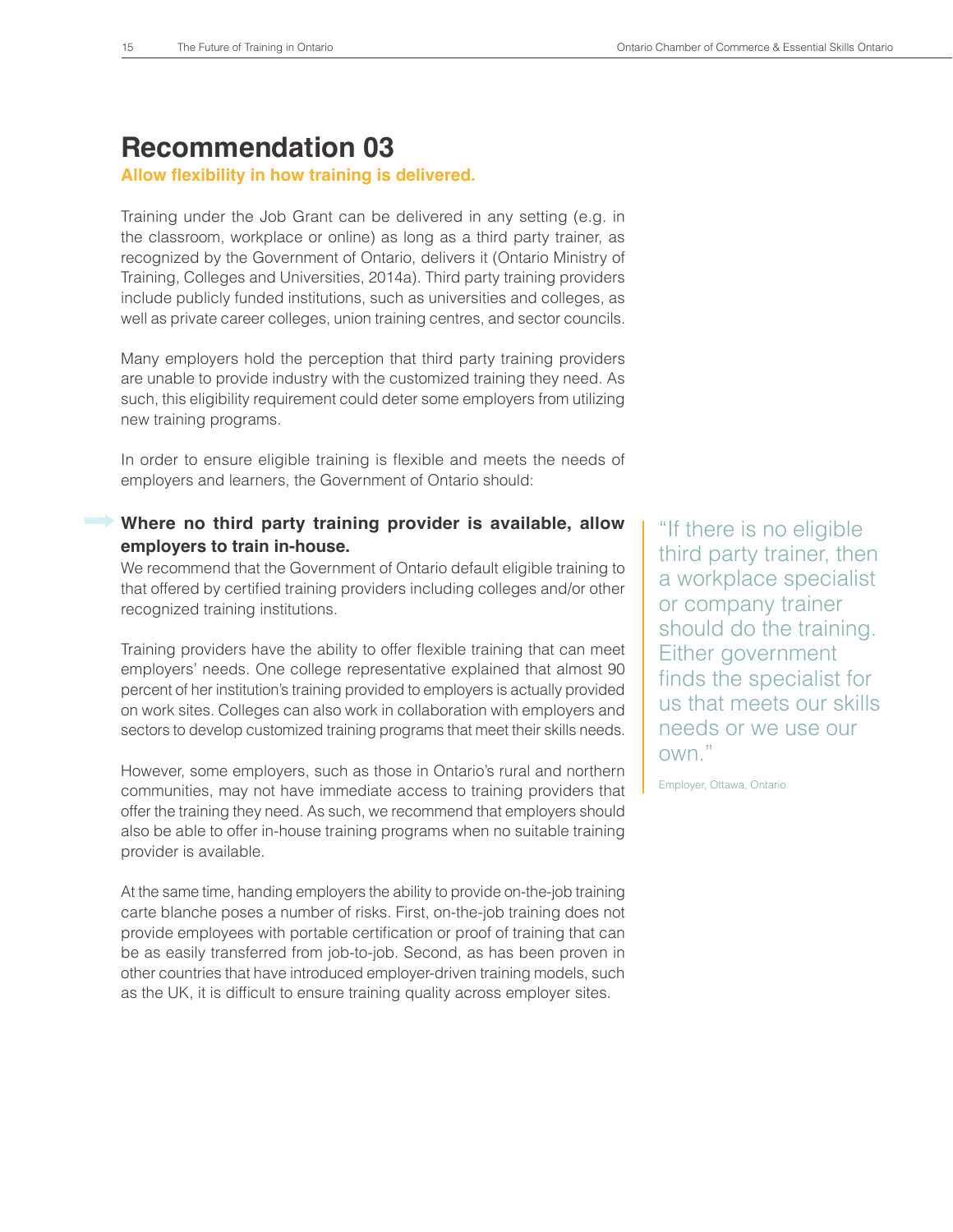We recommend that in order to become eligible to train in-house, employers must demonstrate:

- No existing or immediate college and/or third party training provider exists with the skills development curriculum that meets their needs
- Any geographic barriers to accessing training offered by third party trainers
- They have the internal capacity to create and execute a training curriculum in-house that is portable and transferable between workplaces

An example of an approved training program provided by an employer is the Greater Toronto Airport Authority (GTAA) Fire and Emergency Services Training Institute (FESTI). Unable to find a training provider in Ontario that offered the specialized skills training they needed, GTAA decided to work closely with the Ontario Office of the Fire Marshal to offer an approved and tailored training program for airport personnel.

### **Leverage existing partnerships between employers and training providers.**

In addition to offering general and professional education programs leading to bachelor's, master's and doctoral degrees, Ontario colleges and universities connect with the local and regional labour markets in a variety of ways (Verma, 2012). A number of college and university programs have been established that have a connection to a local or regional industry (Verma, 2012). Industry is also engaged informally in an advisory capacity with public colleges on the design of curricula through Professional Advisory Councils (PACs).

An example of an existing partnership is the *The Ring of Fire Aboriginal Training Alliance* (RoFATA), established by Confederation College, Noront Resources, and Kikenjigewan Employment and Training Services (KKETS) to invest in creating a homegrown Aboriginal mining workforce to participate in the development of the Ring of Fire. While Confederation College organizes and delivers the training programs, the assessment of applicants is done in conjunction with KKETS and the curriculum is based on the skills needed in the mining operations of companies like Noront Resources.

Another example is the partnership between the Canadian Supply Chain Sector Council (CSCSC) and TriOS College. In 2012, the Canadian Supply Chain Sector Council (CSCSC) accredited the college's Supply Chain & Logistics program after working together to develop curriculum and standards that benefit the sector. According to Kevin Maynard, Executive Director of the CSCSC, "development and implementation of new curriculum offerings by learning system providers will help to meet increasingly complex and demanding skill and knowledge requirements in our sector" (TriOS College, 2012).

### **ELEVATE CANADA: RAISING THE GRADE FOR FOOD PROCESSING**

Led by Essential Skills Ontario, *Elevate Canada: Raising the Grade for Food Processing*, brings together six food processing employers and two community colleges - Fanshawe College and Loyalist College - to design training models and curriculum.

This program will train approximately 250 adults currently receiving income support with skills relevant to in-demand occupations in the food processing industry. Funded by Employment and Social Development Canada, this initiative will test whether involving employers directly in the design and delivery of workforce training for vulnerable populations can lead to more positive results than the more traditional approaches used in the past.

The first of its kind in Canada, these types of innovative delivery models have been successfully implemented in the United States, Australia, and New Zealand. These models are proving to be effective in attracting employer investment in basic skills, as well as connecting the unemployed with jobs while simultaneously reducing government expenditures. Overall, *Elevate* aims to not only train adults in Ontario for the food-processing sector but, through meaningful partnerships, create training that allows adults to be trained faster and more effectively for industries and occupations that are indemand.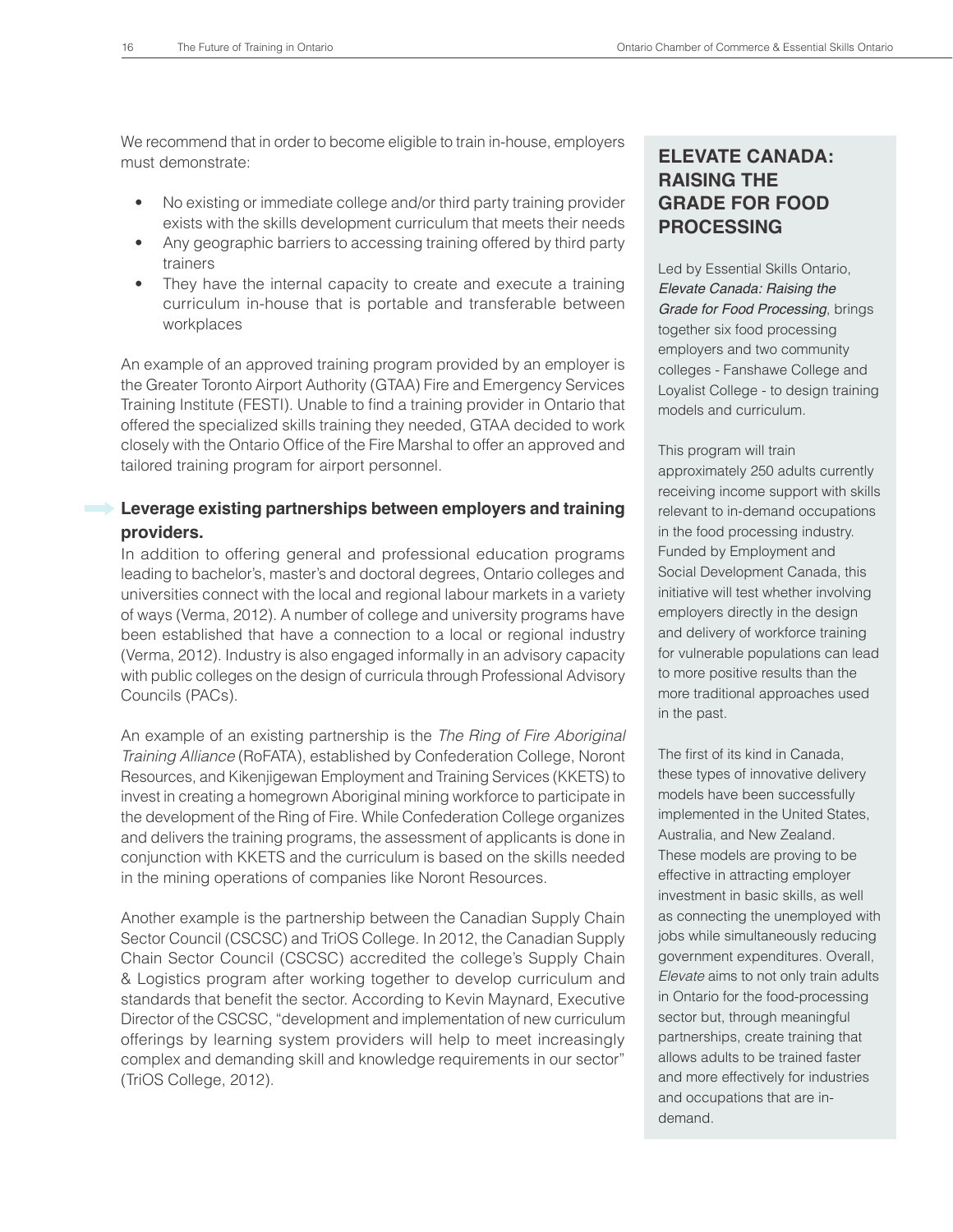### **Recommendation 04**

### **Encourage sector-based approaches to training.**

Sector-based approaches are an efficient way of engaging employers to identify their skills training needs and to build the partnerships needed to deliver effective training. They are of particular interest to employers who are looking to lower the risks associated with investments in training.

To the extent possible, government should encourage collaboration within sectors on the design and delivery of industry-recognized training. In order to encourage sector collaboration on training, the Government of Ontario should:

### **Promote a consortia approach to training; allow employers with similar human capital needs to pool resources.**

Government should allow employers with similar human capital needs to pool resources and access training programs through a consortium. By spreading costs and investments across employers within a recognized sector, the consortia approach incentivizes employers to engage in training without having to absorb the bulk of the costs and risks at the firm level.

In order to encourage collaboration, government must leverage partnerships already in existence. This includes developing a close dialogue with sector associations that are already working within their sector to provide workforce training.

Canadian Manufacturers and Exporters (CME) and the Canadian Skills Training and Employment Coalition (CSTEC) are currently piloting a consortia based approach to training in Ontario. The consortium leverages a network of participating employers "to provide rotating work terms, ensuring that apprentices receive trades training, technology training and employment" (CME and CSTEC, 2014). According to CME, this approach is particularly favourable to smaller manufacturers because it reduces the risks often associated with training apprentices.

This particular partnership is modeled after the Hamilton Skilled Trades Apprenticeship Consortium (HSTAC), a successful training consortium developed by Mohawk College, employers in the Hamilton region and by CSTEC. Through HSTAC, close to 350 new apprentices have received training in the last four years (CME and CSTEC, 2014).

The results of projects such as these should be carefully monitored and, if successful, replicated across a range of sectors and regions.

"It has been argued that because individual companies fail to invest in training that would otherwise support their competitiveness because of coordination problems or a fear of poaching, the state must step in to help them overcome this collective action problem."

Institute for Public Policy Research (IRPP), No Train, No Gain: Beyond Free Market and Stateled Skills Policy, 2014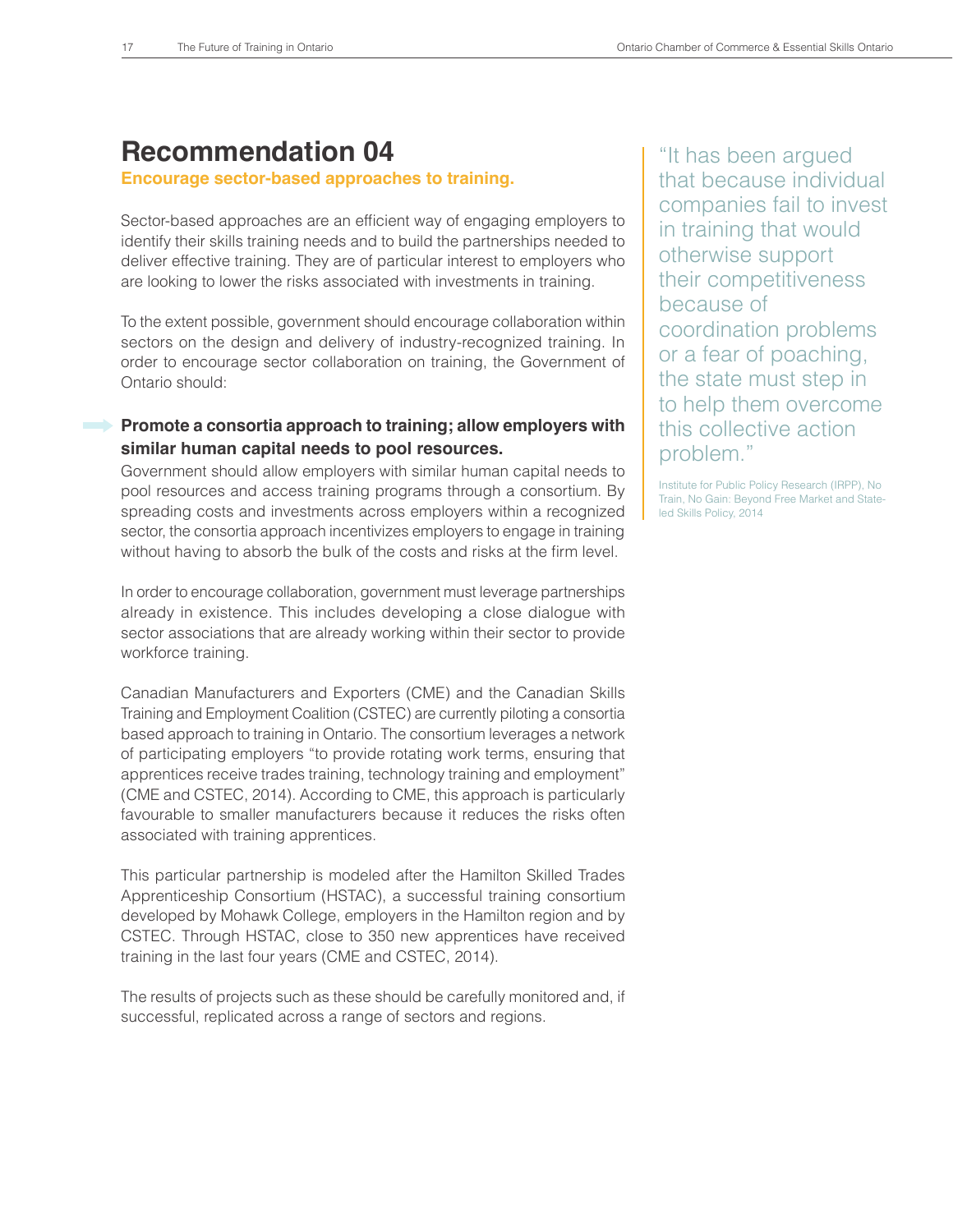## **Recommendation 05**

### **Drive awareness of training programs within the business community.**

Our research suggests that Ontario's employers are unaware of existing government-funded training and employment services. At the same time, employer engagement is a critical component to the success of employer-driven training programs and Ontario's training system in general.

Because the Job Grant will not succeed without significant employer uptake, it is important that the Government of Ontario develop an employer engagement strategy.

According to Cliff Halliwell in *No Shortage of Opportunity: Policy Ideas to Strengthen Canada's Labour Market in the Coming Decade*, "too often, training has been premised on a 'Field of Dreams' approach: if you build (train) them (the unemployed), they (employers) will come" (2013, 30). However, in Ontario, this is no longer sufficient.

In this spirit, the Government of Ontario should:

### **Execute an employer engagement and marketing strategy in collaboration with employer organizations.**

In order for employer-driven training programs to be successful, the relationship between government and employers must be enhanced. Encouragingly, 56 percent of businesses are interested in using the Job Grant and other employer-driven training programs to train existing workers.<sup>4</sup>

An effective engagement and marketing strategy should include the development and communication of the business case for training. Communicating the business case to employers will be critical in garnering executive-level support, and subsequent room in budgets, for such programs. Research from Australia shows that the primary drivers for employer-driven skills training are internal and that "most commonly they have to do with making business sense" (Billett 2003, 2). In fact, "attempts to encourage employers to make greater investments in training will need to appeal to the strategic interests of enterprises if they are to succeed" (Ibid).

Employer organizations, such as chambers of commerce and boards of trade, are well positioned to help market and communicate changes to the training system and play the moral suasion role.

<sup>4</sup> OCC Quarterly Policy Survey, N= 649 | Survey Date: April - May 2014.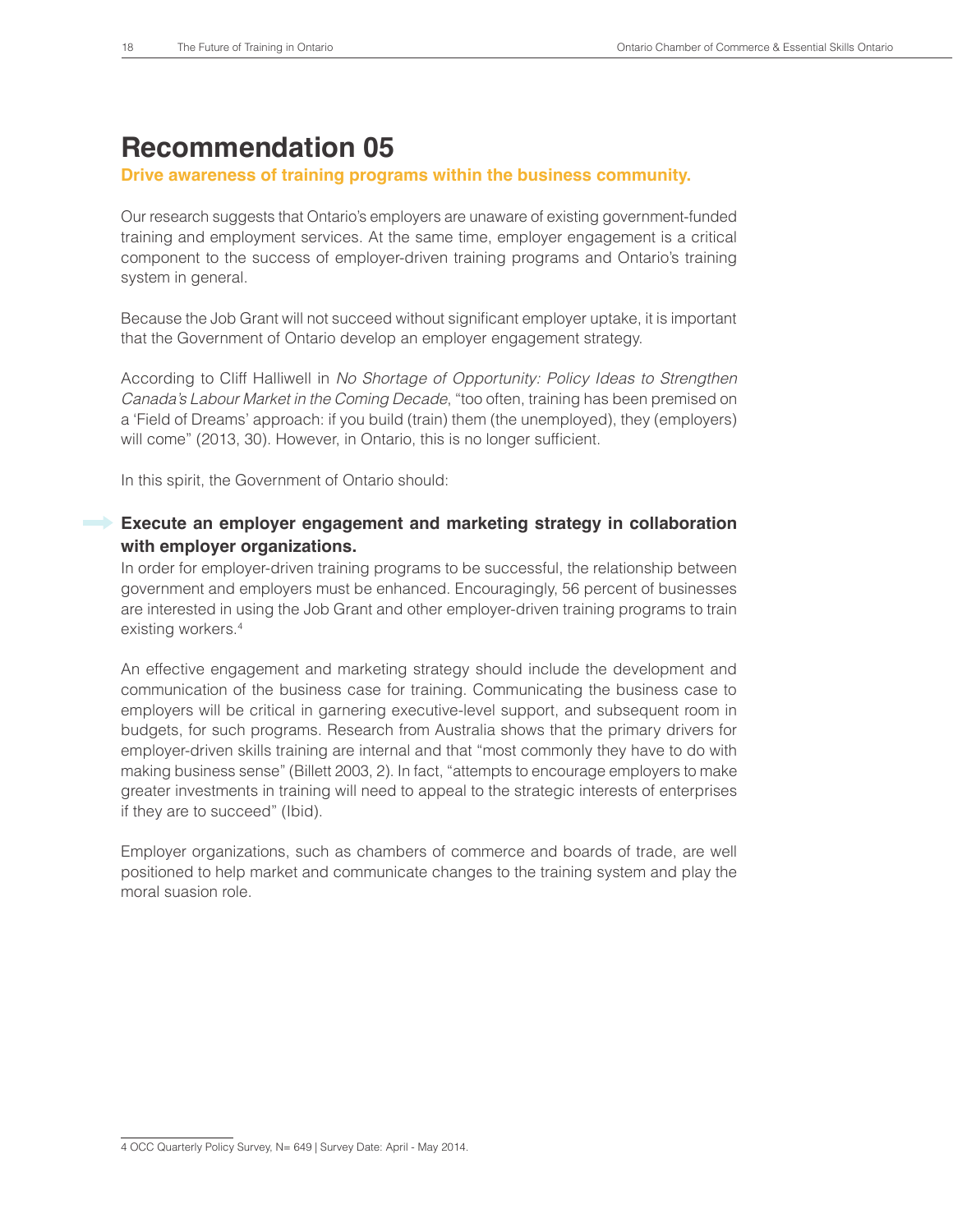## **Conclusion**

While government-funded training and employment programs will not solve all of Ontario's workforce challenges, the introduction of new employer-driven training programs, including the Job Grant, is an important step in enhancing the competitiveness of Ontario.

Ontario's employers recognize that they cannot rely solely on government and externaltraining sources to meet their workforce needs, and that it is time to step up and play a bigger role in shaping the skills of their workforce.

However, without active engagement between government and the employer community, new training programs will likely fail to deliver value and results. That is why it is imperative that the Province carefully designs new training and employment programs with the needs of businesses in mind.

The goal of this report is to present the employer perspective and ensure that the Government of Ontario designs employer-driven training programs that are flexible, easy to access, and accommodate the needs of all businesses, large and small. Government must also re-evaluate the important role that service delivery organizations, training providers, and intermediaries can play as the system evolves.

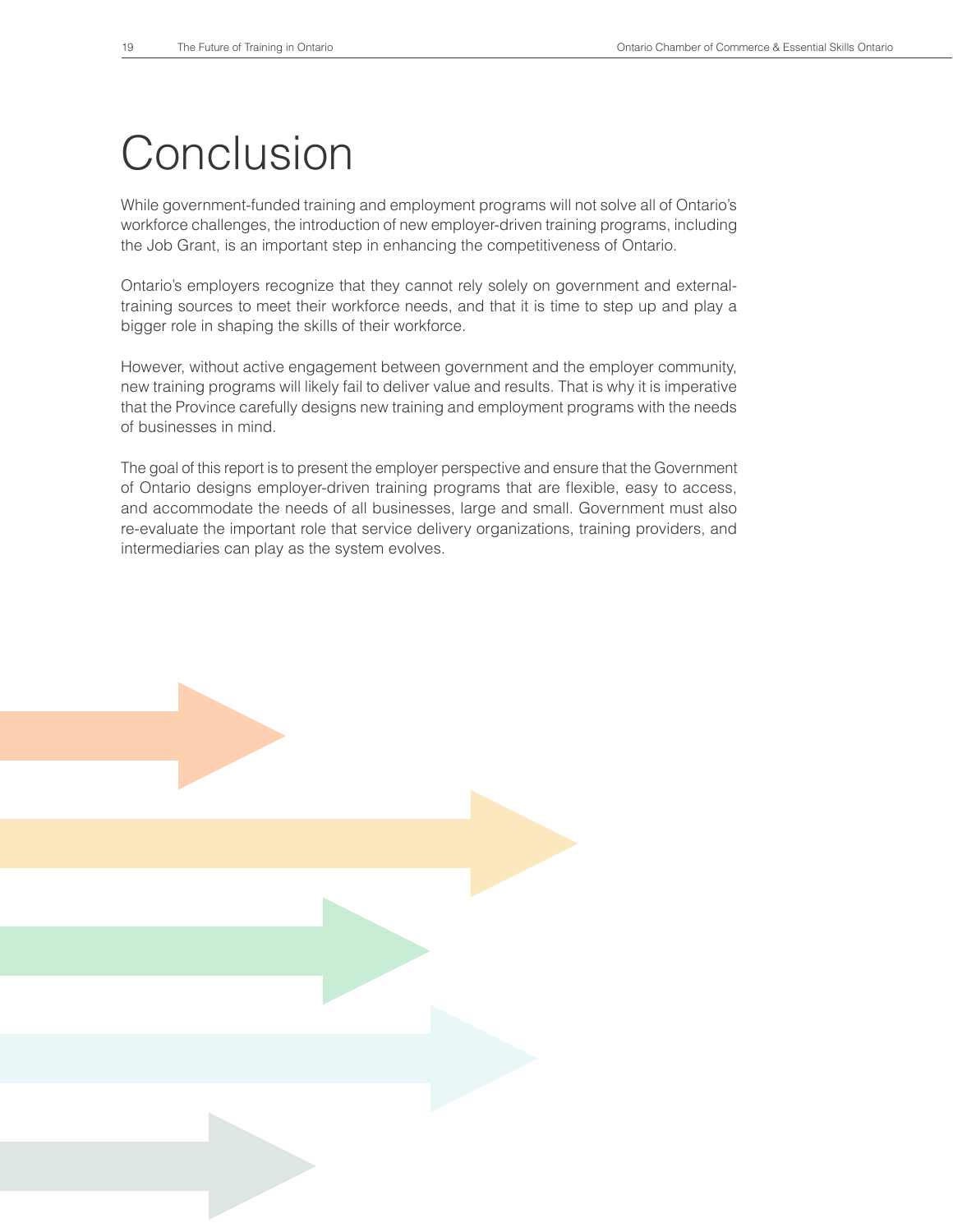## Works Cited

Billett, Stephen and Andrew Smith. 2003. *Engagement and Commitment: Enhancing Employer Expenditure in Training*. Journal of Vocational Education & Training Vol. 55, No. 3.

Brisbois, Richard, Nicole Pollack, and Ron Saunders. 2009. *Lessons from other Countries Regarding Incentives for Employer-Sponsored Training*. Canadian Policy Research Networks Research Report. http://www.cprn.org/documents/51134\_EN.pdf

Canadian Chamber of Commerce. 2013. *Upskilling the Workforce: Employer-Sponsored Training and Resolving the Skills Gap*. http://www.chamber.ca/media/ blog/131009\_Upskilling-the-Workforce/131009\_Upskilling\_ the\_Workforce.pdf

Canadian Manufacturers and Exporters and Canadian Skills Training and Employment Coalition. 2014. *Ontario Training Consortia*. Brochure.

Froy, F., S. Giguere, and M. Meghnagi. 2012. *Skills for Competitiveness: A Synthesis Report*. Organization for Economic Cooperation and Development Local Economic and Employment Development Programme. http://www. oecd.org/cfe/leed/skills%20for%20competitiveness%20 synthesis%20final.pdf

Gold, Jennifer and Matthew Mendelsohn. 2014. *Better Outcomes for Public Services:Achieving social impact through outcomes-based funding*. Mowat Centre. http://mowatcentre.ca/wp-content/uploads/ publications/91\_better\_outcomes\_for\_public\_services.pdf

Halliwell, Cliff. 2013. *No Shortage of Opportunity: Policy Ideas to Strengthen Canada's Labour Market in the Coming Decade*. Institute for Research on Public Policy, No. 42.

Jaramillo, Miguel. 2013. *From Supply- to Demand-led: Labour Training in Latin America*. Evidence and Lessons from Latin America (ELLA) brief. http://www.grade. org.pe/upload/publicaciones/archivo/download/pubs/ ELLABRIEF\_130607\_ECO\_ActLabMarPol\_BRIEF1.pdf

Lanning, Tess and Kayte Lawton. 2012. *No Train, No Gain: Beyond Free Market and State-led Skills Policy*. Institute for Public Policy Research. http://www.ippr.org/assets/ media/images/media/files/publication/2012/04/no-train-nogain\_Apr2012\_8858.pdf

Mowat Centre. 2014. *How Ontario lost 300,000 manufacturing jobs (and why most aren't coming back)*. Too long; didn't read blogpost. http://mowatcentre.ca/how-ontario-lost-300000 manufacturing-jobs/

Munro, Daniel. 2014. *Developing Skills: Where are Canada's Employers?* Conference Board of Canada. Hot topics in Education and Innovation.

Ontario Chamber of Commerce and Certified General Accountants of Ontario. 2013. *Public Sector Problems, Private Sector Solutions: Transforming Government in Ontario*. Authored by Hjartarson, Josh, Liam McGuinty, Ted Wigdor, and Robert Dryden. http://www.occ.on.ca/ assets/Public-Sector-Problems-Private-Sector-Solutions\_ Electronic.pdf

Ontario Ministry of Training, Colleges and Universities. 2014a. *Canada-Ontario Job Fund Agreement.* http://www. tcu.gov.on.ca/eng/about/CanadaOntarioJobFund.pdf

Ontario Ministry of Training, Colleges and Universities. 2014b. *Ontario Labour Market Statistics for June 2014*. Research and Planning Branch. http://www.tcu.gov.on.ca/eng/labourmarket/currenttrends/ docs/monthly/201406.pdf

Organization for *Economic Cooperation and Development (OECD). 2013. Tackling Long*-Term Unemployment Amongst Vulnerable Groups. Local Economic and Employment Development (LEED) report. http:// www.oecd.org/cfe/leed/Tackling%20Long\_Term%20 unemployment\_%20WP\_covers.pdf

Organization for Economic Co-operation and Development, *Education at a Glance 2012* (Paris: OECD, 2012).

PricewaterhouseCoopers LLP. 2013. Employer Ownership of Skills Programme Professional and Business Services: Opportunities for Employers. http://www.pwc.co.uk/en\_UK/ uk/assets/pdf/employer-ownership-of-skills.pdf

Statistics Canada. 2012. *Educational Attainment and Employment: Canada in an International Context.*  Government of Canada. http://www.statcan.gc.ca/pub/81- 599-x/81-599-x2012008-eng.htm

TriOS College. 2012. *Supply Chain programs Achieve Accreditation*. Press Release. http://www.trios.com/career/ index.aspx?section=Whatsnew51

United Kingdom Audit Office. 2009. *Train to Gain*: *Developing the Skills of the Workforce*. Department for Business, Innovation and Skills Learning and Skills Council, report by the Comptroller and Auditor General, HC 879 Session 2008-2009. http://www.nao.org.uk/wpcontent/uploads/2009/07/0809879es.pdf

Verma, Anil. 2012. *Skills for Competitiveness: Country Report for Canada*. Organization for Economic Cooperation and Development. http://www.oecd.org/cfe/leed/ skills\_canada.pdf

Winterbotham M., Vivian D., Shury J. and Davies B., and Genna Kik. 2014. *The UK Commission's Employer Skills Survey 2013: UK Results*. UK Commission for Employment and Skills, evidence report 81. https://www.gov.uk/ government/uploads/system/uploads/attachment\_data/ file/327492/evidence-report-81-ukces-employer-skillssurvey-13-full-report-final.pdf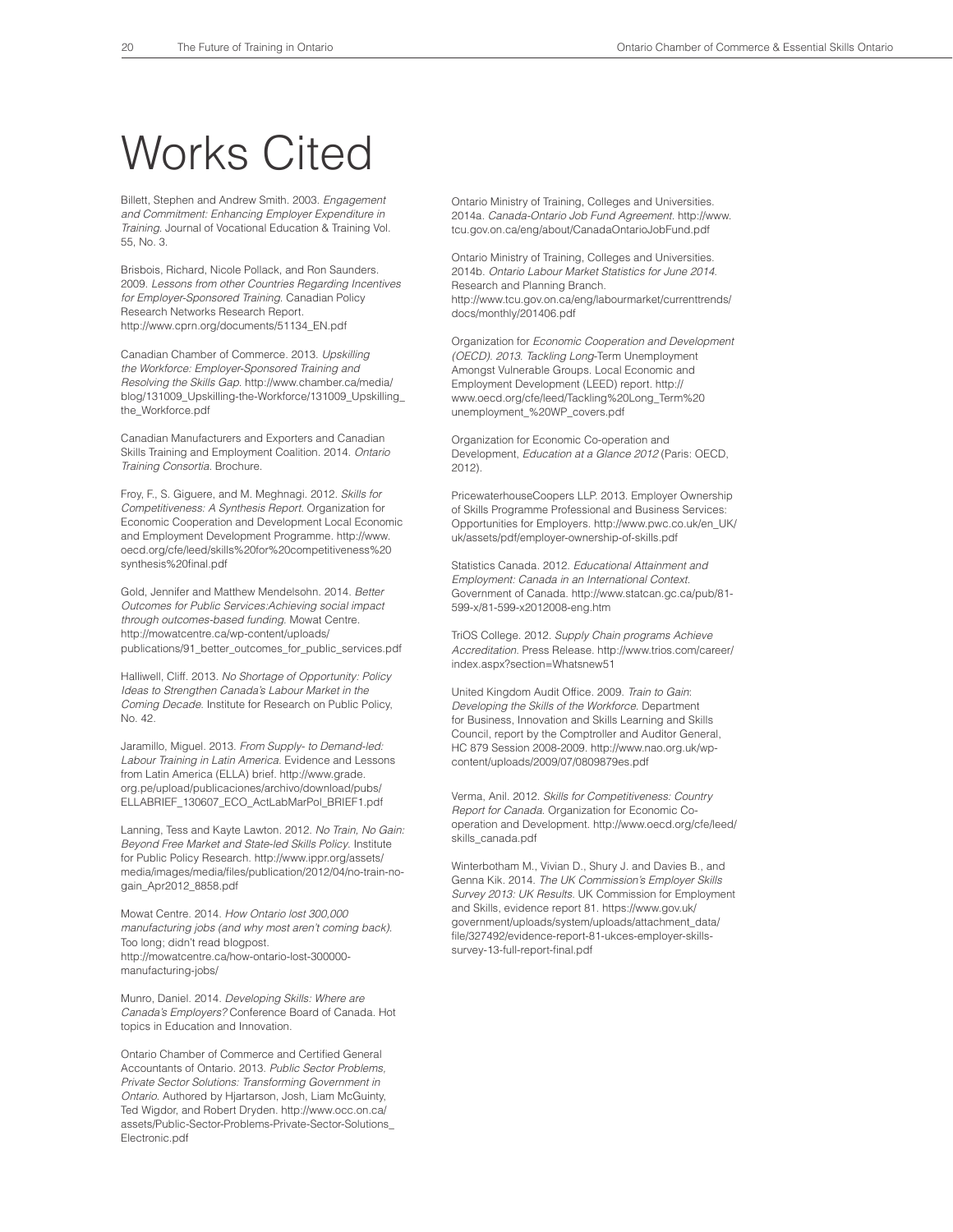## Appendix 1: Ontario's Skills Training Spectrum



### **MOVING FROM SUPPLY-DRIVEN TO DEMAND-DRIVEN**

#### **Employer Role**

- >> Minimal formal role
- >> Ad hoc engagement with college/university/training institutions

### **Funding**

>> Government

#### **Delivery**

- >> College/university/training institutions
- >> Third party provider

#### **Example**

- >> Postsecondary education system
- >> Literacy and basic skills training

### **Passive Employer Role <b>Active Employer Role Active Employer Role Participant Employer Role**

### **Employer Role**

- >> Advisory capacity on postsecondary curriculum and sector-focused skills training
- >> Engagement remains ad hoc

### **Funding**

- >> Government
- >> Government-employer cocontribution

### **Delivery**

- >> College/university/training institutions
- >> Third party provider

### **Example**

- >> Institutional Advisory Councils
- >> Elevate Canada

### **Employer Role**

- >> Directly inform or delivers training
- >> Engagement is solidified and consistent

### **Funding**

- >> Employer
- Government-employer cocontribution

### **Delivery**

- >> Employer
- >> College/university/training institutions
- >> Third party provider

### **Example**

- >> On-boarding
- >> Apprenticeship
- >> Canada-Ontario Job Grant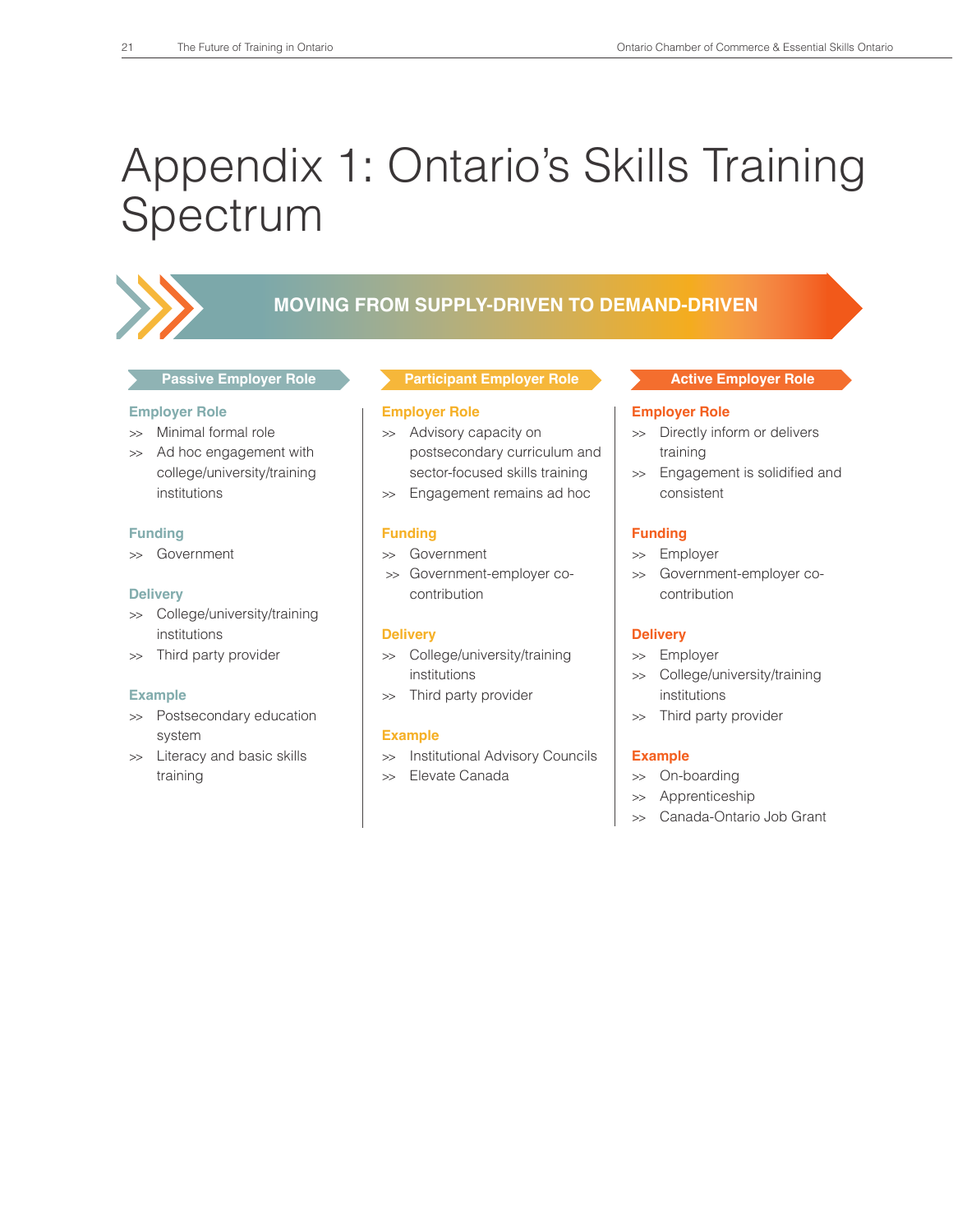## Appendix 2: Case Studies of Employer-Driven Training in **Ontario**

### **ESRI CANADA**

Esri Canada, a provider of geographic information system (GIS) solutions, offers both formal and on-thejob training through its GIS Associate Program. Created in 2008, this program recruits post-graduate students from colleges across Canada and provides them with 18 months of paid cross-functional training in GIS mapping, sales, and technical support. Esri Canada equates their training program to three years of on-the-job experience.

### **VALIANT MACHINE & TOOL**

Over the last five years, Valiant Machine & Tool has trained 116 underemployed and unemployed young people in the skilled trades through its Earn While You Learn (EWYL) program. This training opportunity offers 30 to 35 candidates the chance to be part of an accelerated apprenticeship-training program that supplies much needed labour to the machine, tool, die, and mould sector throughout the Windsor-Essex region. With a 95 percent employment rate for graduating students, the program has become so successful that Valiant is starting to train individuals from other companies as well.

### **NORONT RESOURCES: RING OF FIRE ABORIGINAL TRAINING ALLIANCE (ROFATA)**

Confederation College, Noront Resources, and Kikenjigewan Employment and Training Services (KKETS) have established a training alliance to invest in creating a homegrown Aboriginal mining workforce to participate in the development of the Ring of Fire. The key objective of RoFATA is to provide training-toemployment opportunities that specifically support the Matawa First Nations people. While Confederation College organizes and delivers the training programs, the assessment of applicants is done in conjunction with KKETS and the curriculum is based on the skills needed in the mining operations of companies like Noront Resources.